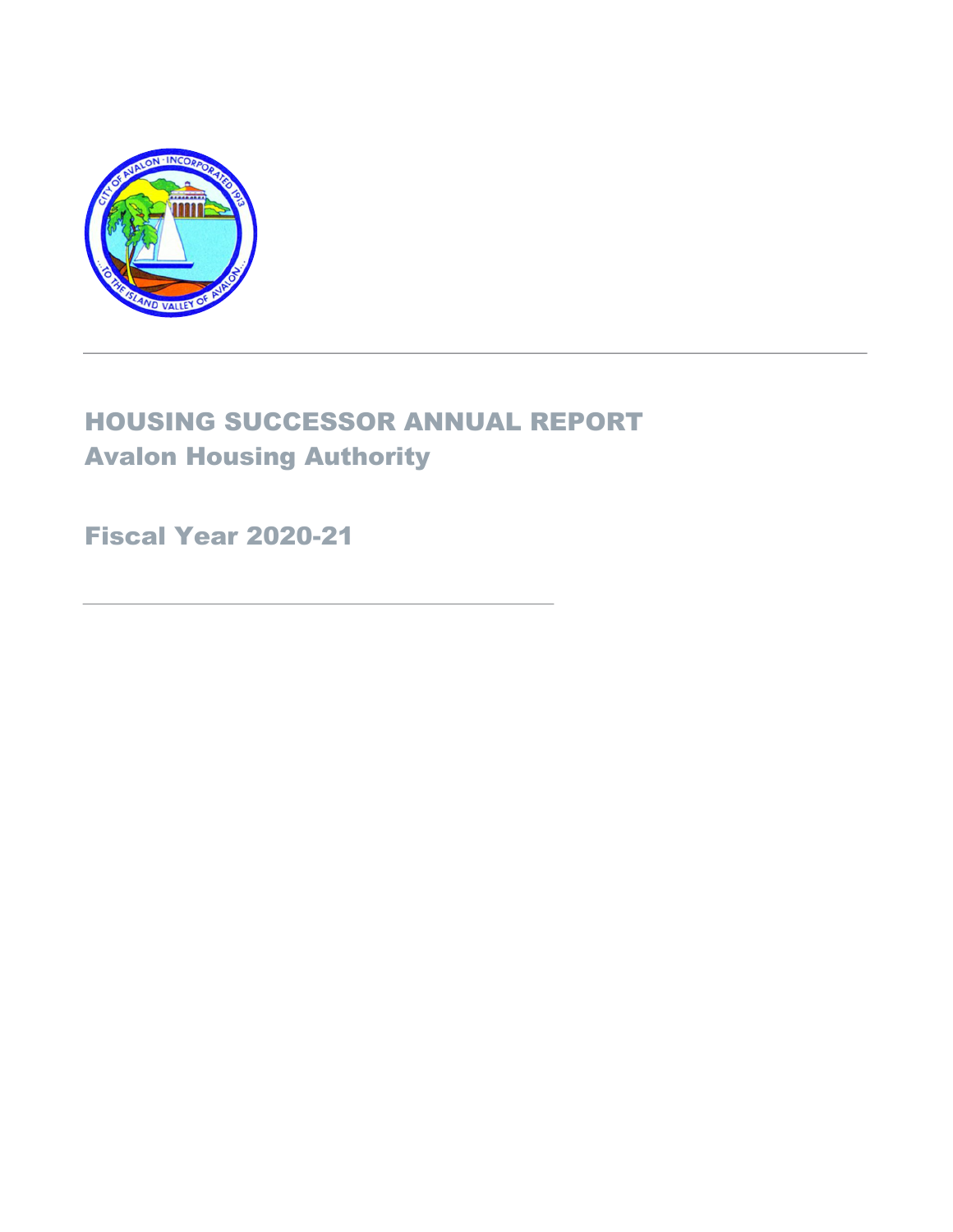### **TABLE OF CONTENTS**

| APPENDIX 1 - HOUSING SUCCESSOR ANNUAL REPORT REQUIREMENTS  16 |  |
|---------------------------------------------------------------|--|
|                                                               |  |
|                                                               |  |
|                                                               |  |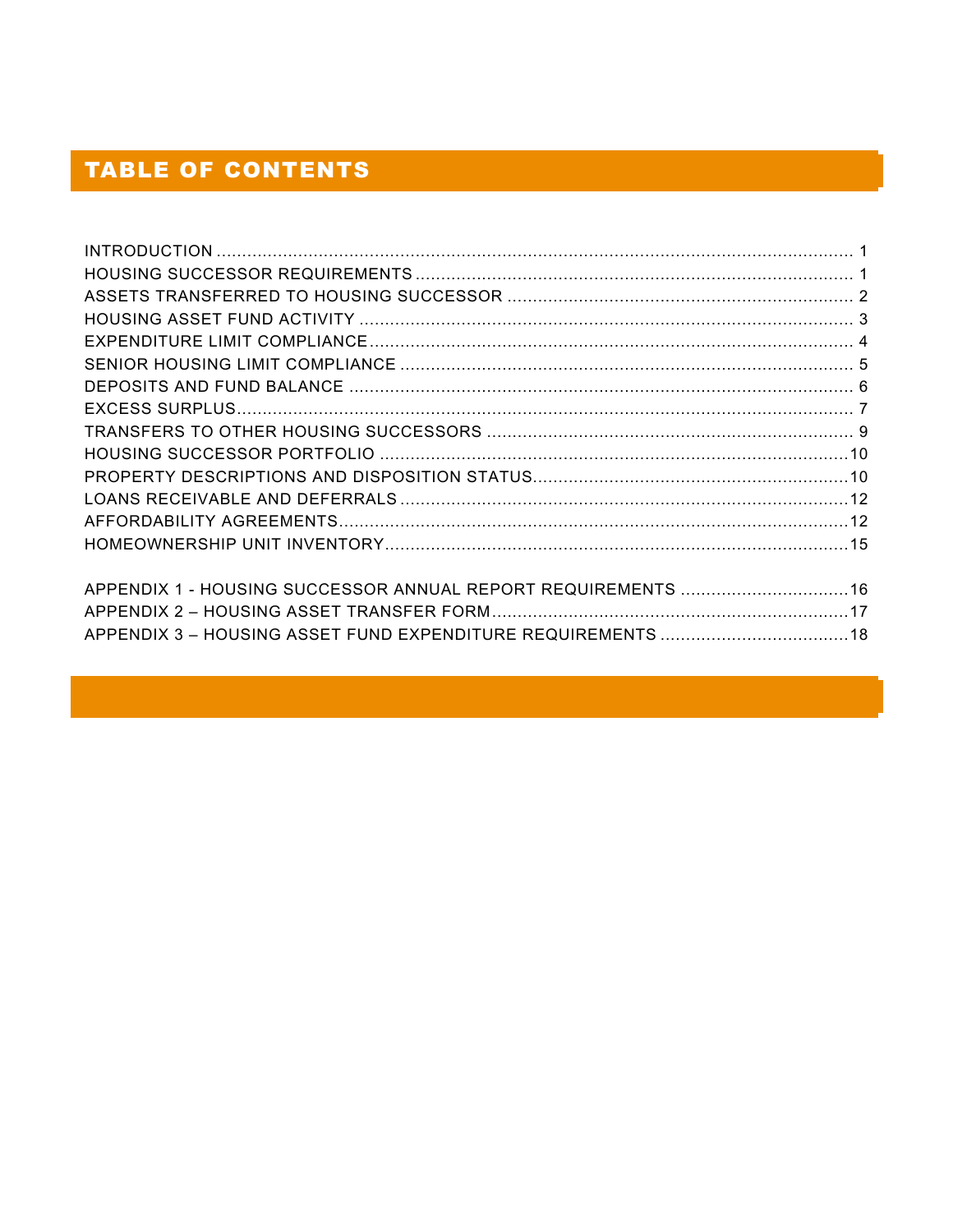### INTRODUCTION

The Avalon Housing Authority ("Housing Authority") is the Housing Successor Agency to the former Avalon Community Improvement Agency ("ACIA"). The Housing Authority is responsible for maintaining housing assets transferred from the former ACIA. Its main goal is to provide affordable housing for Avalon residents.

This Housing Successor Agency Annual Report ("Annual Report") contains information on Fiscal Year ("FY") 2020-21 finances and activities as required by Health and Safety Code ("HSC") Section 34176.1(f). This Annual Report details how the Housing Authority met all requirements for expenditures by income level since the beginning of the second five-year compliance period, which runs from July 1, 2019 through June 30, 2024.

The Annual Report is due to the California Department of Housing and Community Development ("HCD") by December 31<sup>st</sup> annually, and must be accompanied by an independent financial audit. The Housing Authority's audited financial statements will be posted on the City of Avalon's ("City") website when available. 1 This report is an addendum to the Housing Authority Annual Report required by HSC Section 34328, which is submitted to HCD by October 1<sup>st</sup> annually.

### **HOUSING SUCCESSOR REQUIREMENTS**

In the 2013-14 Legislative Session, Senate Bill ("SB") 341 and subsequent legislation enacted several requirements for housing successor agencies. Housing successors must comply with three major requirements pursuant to HSC Section 34176.1:

- 1. Expenditures and housing production are subject to income and age targets.
- 2. Housing successors may not accumulate an "excess surplus," or a high balance based on certain thresholds discussed later in this report.

<sup>1</sup> This report was prepared based on unaudited financial statements that may differ from the final audited financial statements due to year-end accounting.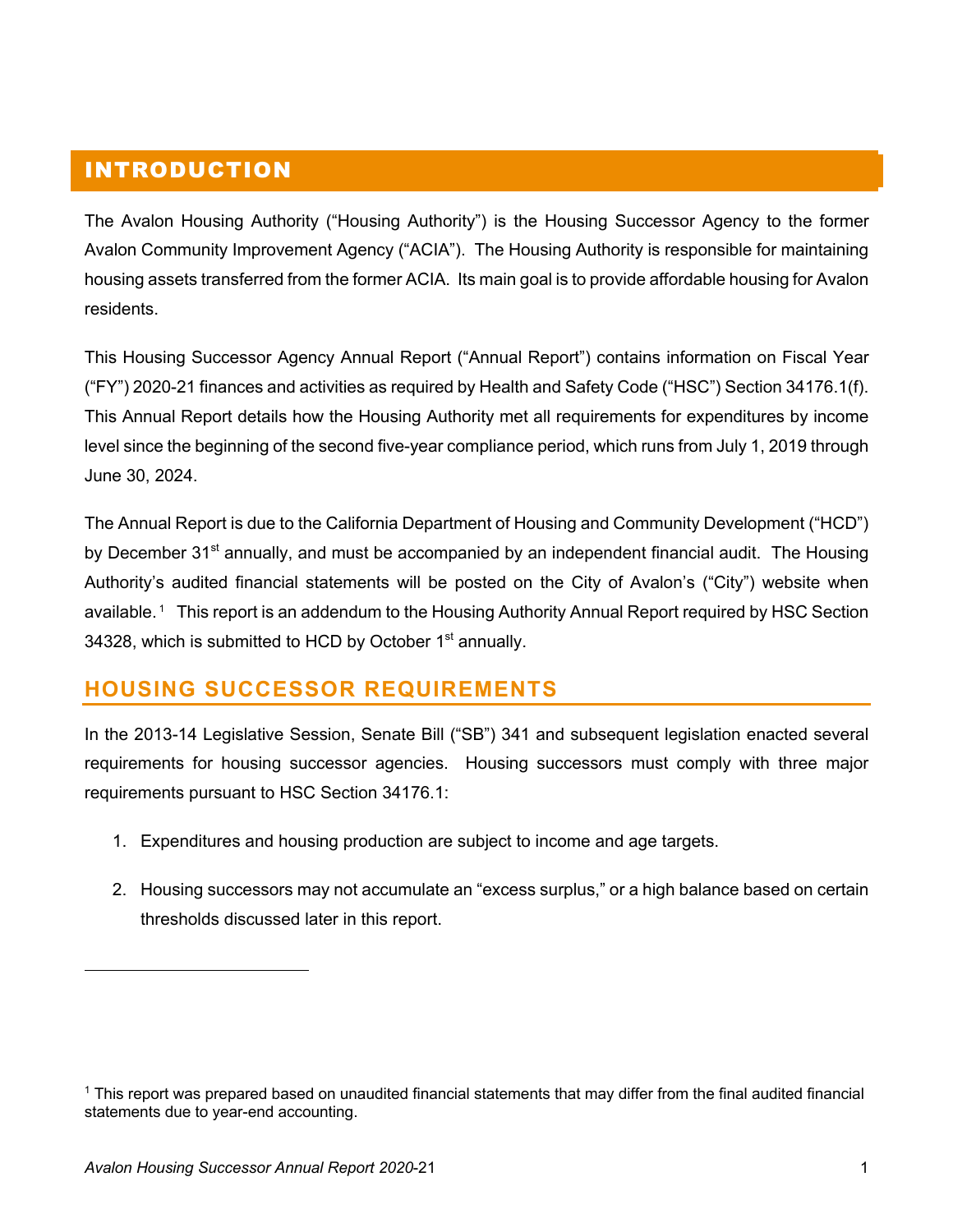3. Properties must be developed with affordable housing within five to ten years of being approved for transfer from the former redevelopment agency to the housing successor.

The requirements are designed to ensure that housing successors are actively utilizing former ACIA housing assets to produce affordable housing. Appendix 1 provides a detailed summary of the reporting requirements that are addressed in this Annual Report.

### **ASSETS TRANSFERRED TO HOUSING SUCCESSOR**

Upon the statewide dissolution of redevelopment in 2012, all rights, powers, committed assets, liabilities, duties, and obligations associated with the housing activities of the ACIA were transferred to the Housing Authority. The Housing Authority prepared a Housing Asset Transfer Form ("HAT") that provided an inventory of all housing assets transferred from the ACIA to the Housing Authority. This included:

- 1. Real properties,
- 2. Affordable housing covenants,
- 3. Loan receivables,
- 4. Income from ground leases and rental properties, and
- 5. Supplemental Educational Revenue Augmentation Fund ("SERAF") Loan.

All items on HAT were approved by the California Department of Finance ("DOF") on August 30, 2012. A copy of the HAT is provided as Appendix 2.

It is important to distinguish that Housing Authority assets that were not transferred from the former ACIA, nor generated by, nor purchased with, assets from the former ACIA, are not subject to HSC Section 34176.1.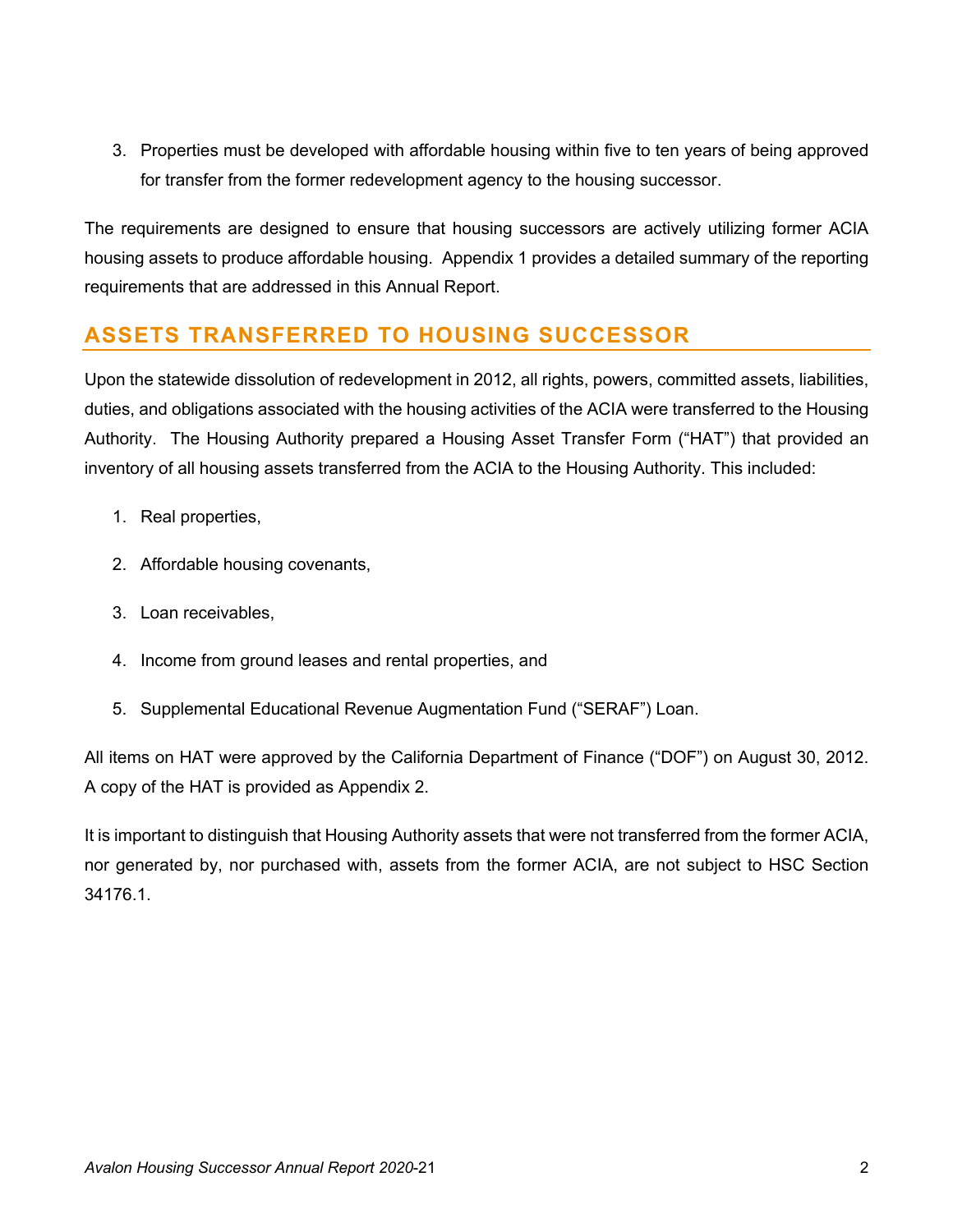### HOUSING ASSET FUND ACTIVITY

Former ACIA assets, and the revenues generated by those assets, are maintained in a Low and Moderate Income Housing Asset Fund ("Housing Asset Fund").2 Housing Asset Funds may be spent on:

- **Administrative costs** up to \$200,000 per year adjusted for inflation, or 5% of the statutory value of real property owned by the housing successor and the value of loans and grants receivable from the HAT ("Portfolio"), whichever is greater. The FY 2020-21 limit for The Housing Authority was \$218,571 (5% of the Portfolio value of \$4,371,426).
- **Homeless prevention and rapid rehousing services** up to \$250,000 per year if the former ACIA did not have any outstanding housing inclusionary or replacement housing production requirements. The former ACIA had a surplus of affordable housing production units, and therefore the Housing Authority as Housing Successor can make this expenditure if it chooses and funding is available for such expenditures.
- **Affordable housing development** assisting households up to 80 percent of the Area Median Income ("AMI"), subject to specific income and age targets.

**Five-Year Income Proportionality:** If any Housing Asset Funds are spent on affordable housing development, it triggers a requirement to spend at least 30 percent of such expenses assisting extremely low-income households (30% AMI), and no more than 20 percent on lowincome households (between 60-80% AMI) per five-year compliance period. The current five-year compliance period runs from July 1, 2019 through June 30, 2024.

It is important to note that housing successors must report expenditures by category each year, but compliance with income proportionality limits is measured every five years. For example, a housing successor could spend all its funds in a single year on households earning

<sup>&</sup>lt;sup>2</sup> Fund 153. The Housing Asset Fund replaced the former ACIA's Low and Moderate Income Housing Fund.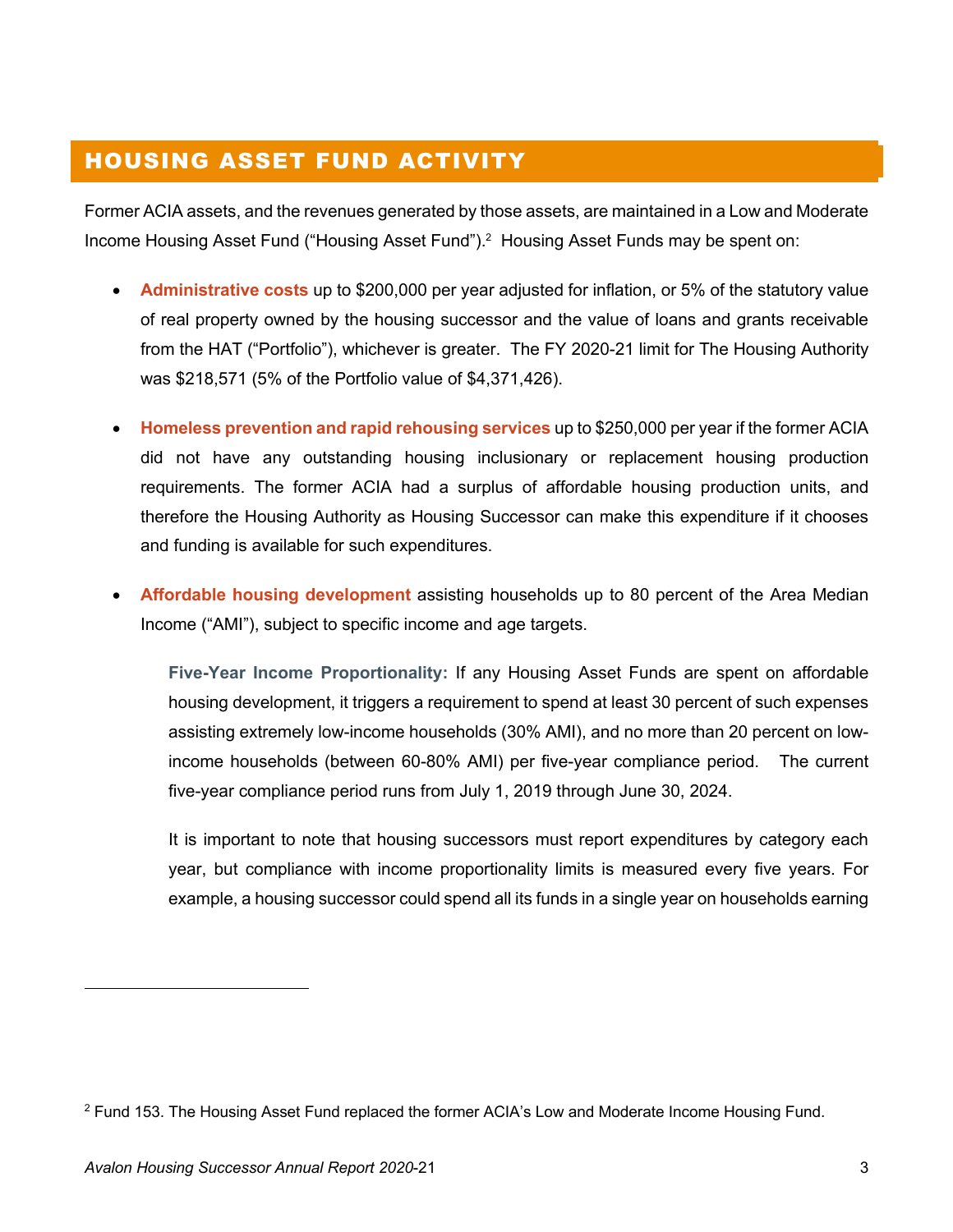between 60-80% AMI, as long as it spends 20 percent or less of the total expenditures during the five-year compliance period.

**Ten-Year Age Proportionality:** If more than 50% of the total aggregate number of rental units produced by the City, Housing Authority, or former ACIA during the past 10 years are restricted to seniors, the Housing Authority may not spend more Housing Asset Funds on senior rental housing.

Appendix 3 describes Housing Asset Fund expenditure requirements in more detail, including the types of costs eligible in each category.

### **EXPENDITURE LIMIT COMPLIANCE**

The Housing Authority complied with all Housing Asset Fund spending restrictions in FY 2020-21, including five-year compliance period income targeting requirements: $3$ 

- Administrative costs of \$6 did not exceed the \$218,571maximum amount for FY 2020-21.
- No homeless prevention or rapid rehousing expenses were made in FY 2020-21.
- No affordable housing development-related expenditures were made, so five-year compliance period income targets do not apply.

<sup>&</sup>lt;sup>3</sup> The Housing Asset Fund figures in this Annual Report are based on unaudited numbers that were available at the time this report was prepared. They might vary slightly from audited numbers once Avalon's annual audit is complete.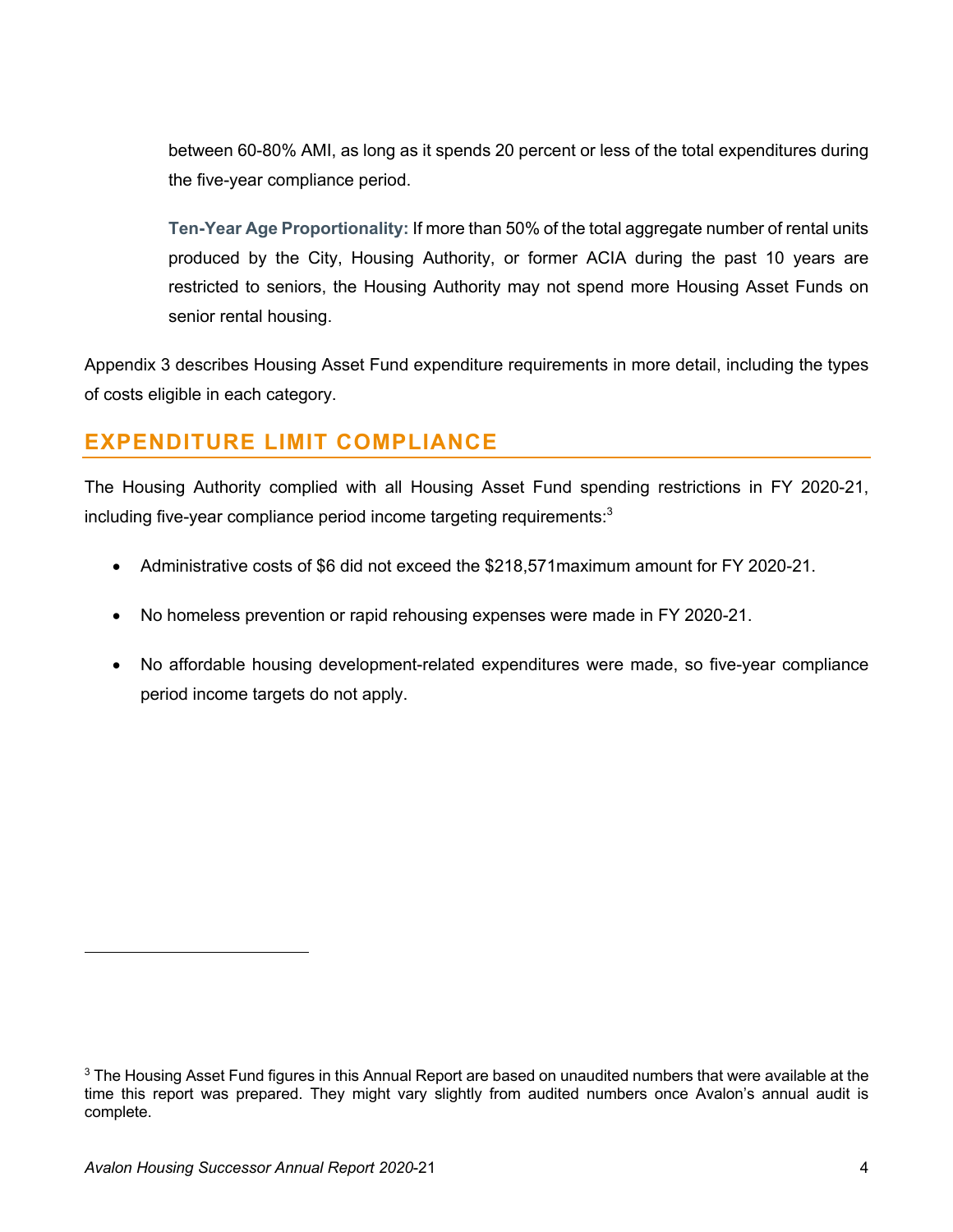

The Housing Authority will ensure it meets all expenditure requirements going forward, including the next five-year compliance period of July 1, 2019 through June 30, 2024.

Failure to comply with the extremely low-income requirement in any five-year compliance period will result in the Housing Authority having to ensure that 50 percent of remaining funds be spent on extremely low income rental units until in compliance. Exceeding the expenditure limit for low households earning between 60-80% AMI in any five-year reporting period will result in the Housing Authority not being able to expend any funds on these income categories until in compliance.

### **SENIOR HOUSING LIMIT COMPLIANCE**

This report must include an accounting of deed-restricted senior rental units that were produced over the last ten years. The Housing Authority must expend no more than 50% of the aggregate total number of senior housing units produced by the City, Housing Authority or former ACIA during the past 10 years. Exceeding this limitation will prohibit the use of Housing Asset Funds to subsidize any senior rental units.

There have been no deed-restricted affordable senior rental units assisted by the City, Housing Authority, or former ACIA in the past 10-years.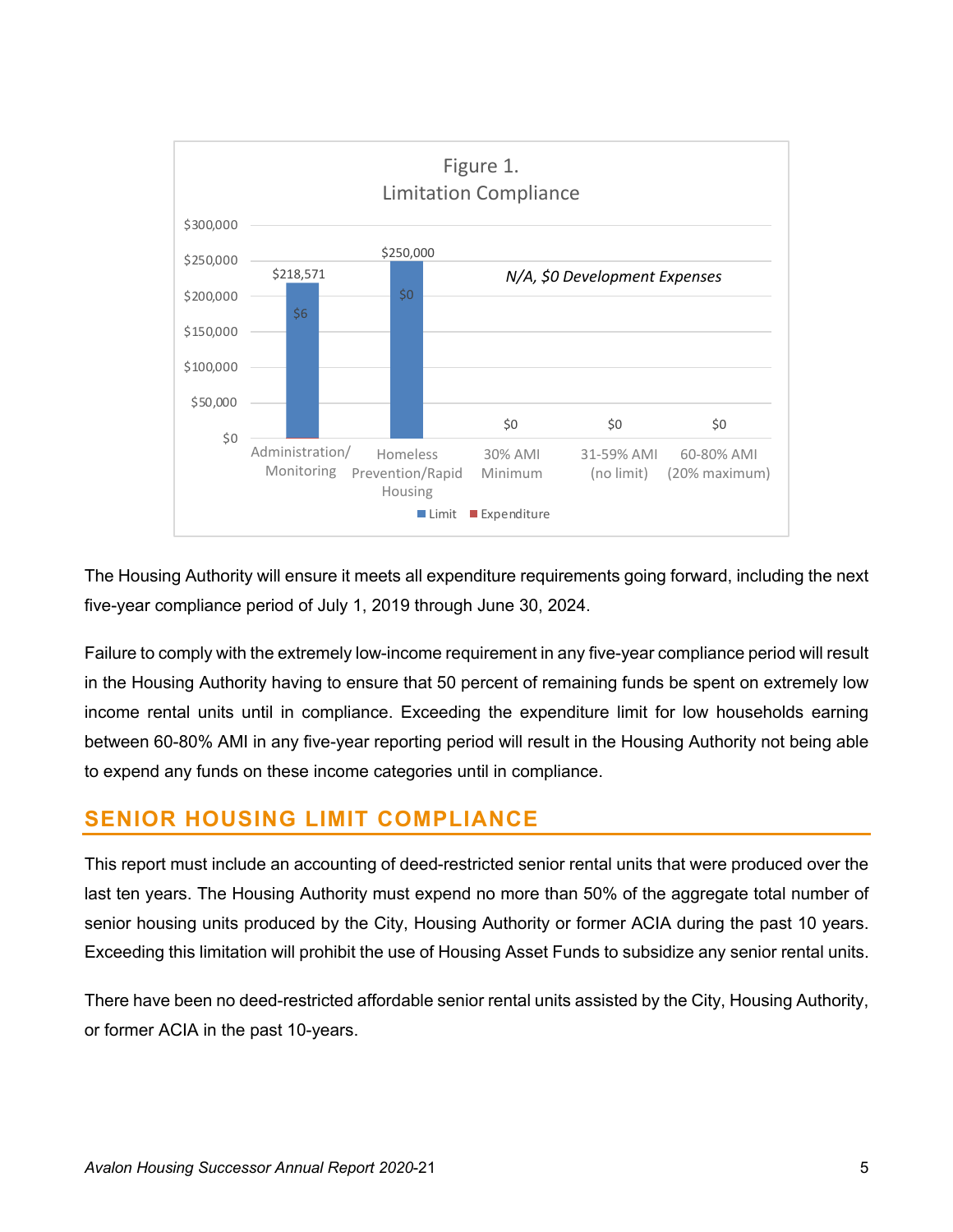### **DEPOSITS AND FUND BALANCE**



The Housing Authority deposited \$395 into the Housing Asset Fund during FY 2020-21.

Revenue sources include:

- Interest income (\$95).
- Ground lease revenue from 238 & 311 Descanso: The Housing Authority collects rents from ground leases at 238 and 311 Descanso. The Housing Authority received \$150 for each property in FY 20-21.

The Housing Asset Fund balance as of June 30, 2021 was \$5,734,417.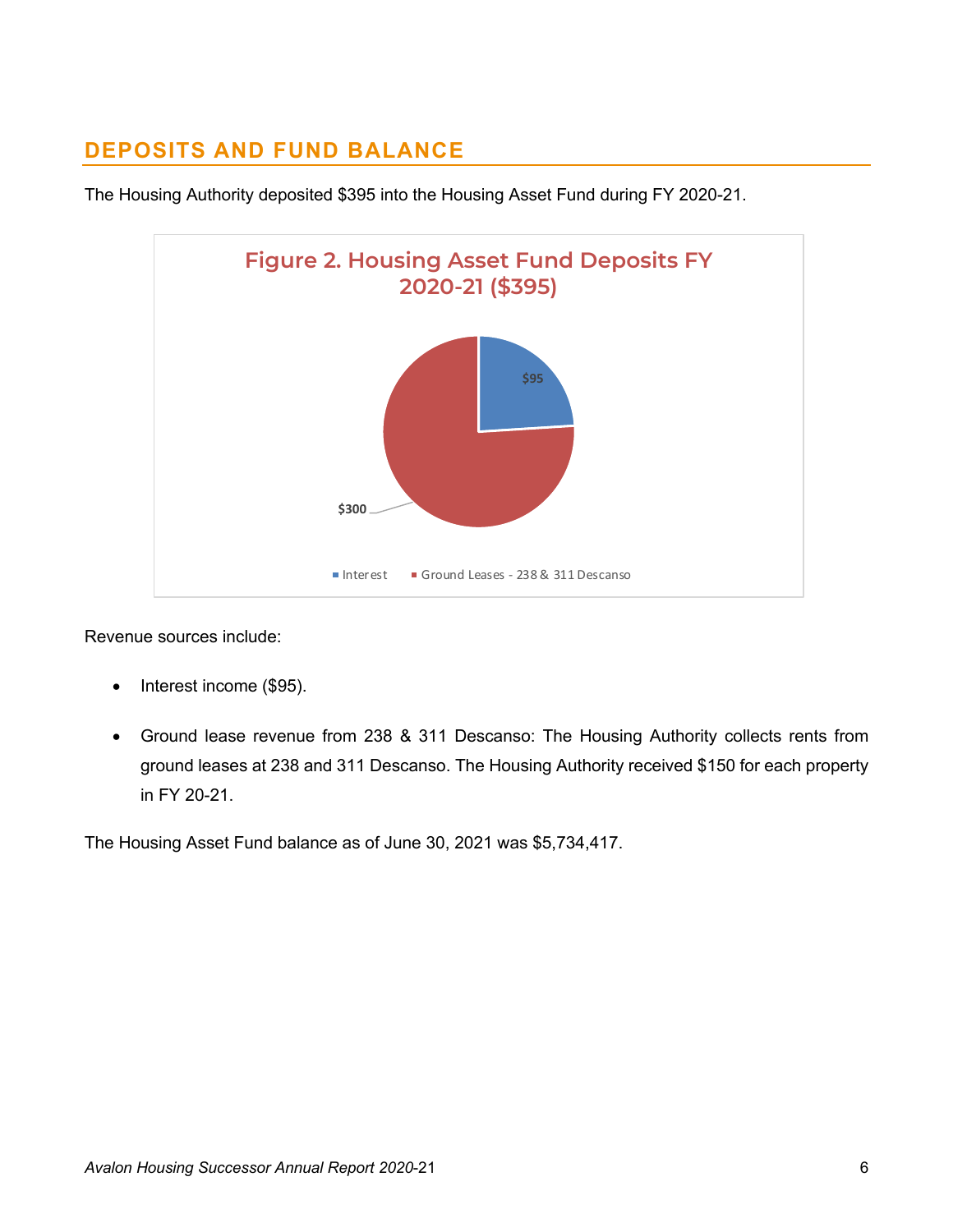| Table 1<br>Housing Asset Fund Ending Balance FY 2019-20 |               |
|---------------------------------------------------------|---------------|
| <b>Balance Type</b>                                     | <b>Amount</b> |
| Cash and LAIF                                           | 1,117,338     |
| Cash Due From Fund 154                                  | 400,000       |
| Land Held For Resale/1                                  | 3,951,426     |
| First Time Homebuyer Loans Receivable/2                 |               |
| <b>Ending Balance</b>                                   | 5,734,417     |



<sup>1</sup> The land value of two properties transferred on the HAT (238 & 311 Descanso) are not recorded in the Housing Asset Fund balance because the land is only held as security in the event of default on first-time homebuyer loans. The value of 309 and 313 Beacon is not reflected in the Trial Balance but has been added here to reflect the former ACIA's ownership of the land underneath the improved property.

 $^2$  Loan receivable for 336 Triana Lane was transferred on the HAT. It is not recorded in the Housing Asset Fund balance in Table 2 because the loan is not repaid unless the property is sold.

### **EXCESS SURPLUS**

The Housing Asset Fund may not accumulate an "excess surplus," or an unencumbered amount that exceeds the greater of \$1 million, or the sum of deposits in the prior four fiscal years. This requirement ensures that housing successors are actively spending available Housing Asset Funds on affordable housing. An excess surplus has been identified for fiscal years FY 2019-20 and FY 2020-21. The excess surplus must be expended or encumbered within three fiscal years. If a housing successor fails to comply, it must transfer any excess surplus to HCD within 90 days of the end of the third fiscal year.

The Housing Authority previously accrued an excess surplus in the Housing Asset Fund in FY 2019-20. The amount reported in the 2019-20 report was \$336,351. It should be noted that each excess surplus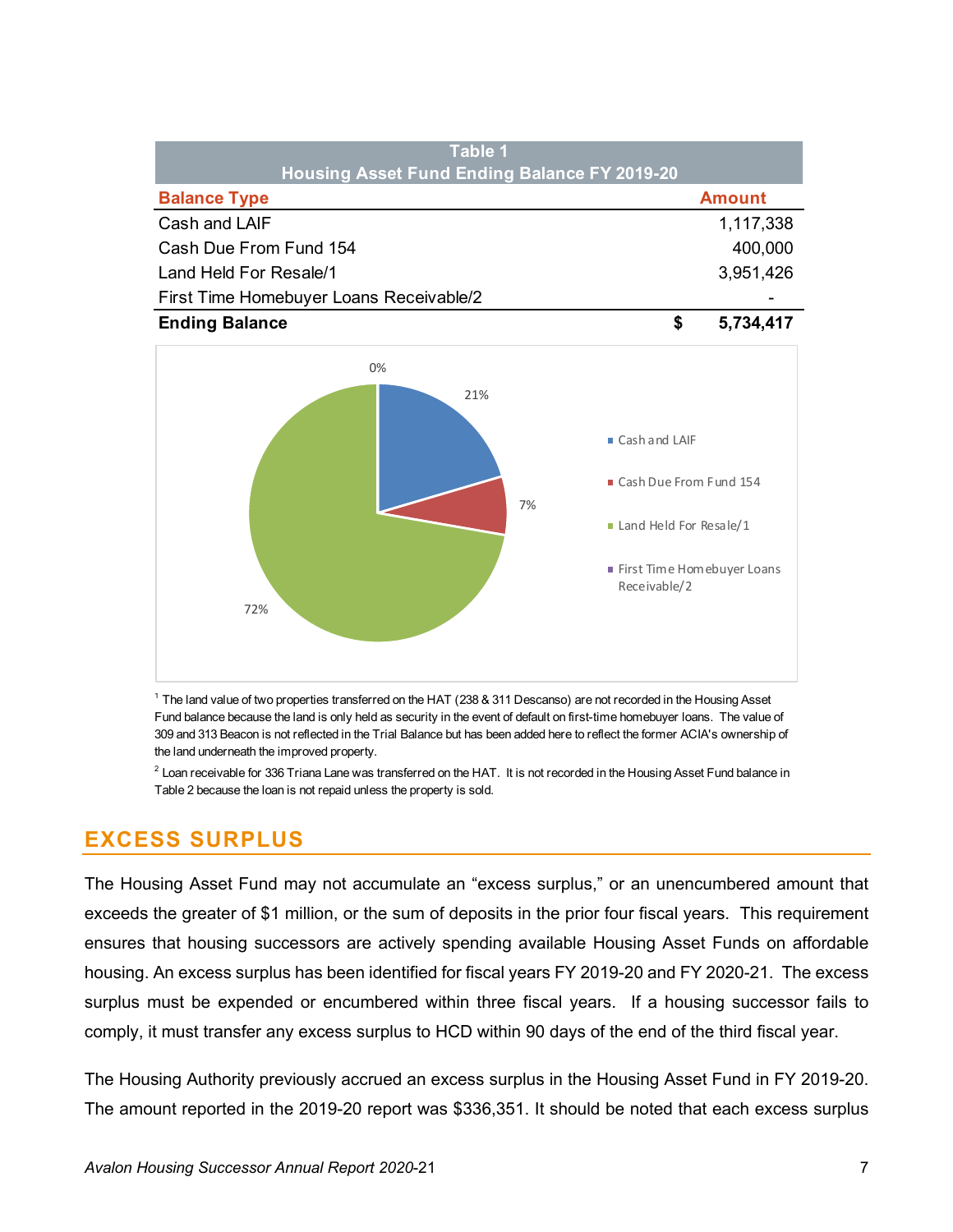must be accounted for separately, as such, the reduction for the previous excess surplus is reduced from the available funds as to not double count the excess surplus or available fund balance.

Table 2 illustrates the FY 2019-20 excess surplus amount that will be eliminated with the FY 2020-21 administrative expenses. The Housing Authority will work to expend the rest these funds by June 30, 2023, so they will not have to transfer the remaining funds over to HCD.

| Table 2<br>FY 2019-20 Excess Surplus Elimination                                   |   |         |
|------------------------------------------------------------------------------------|---|---------|
| <b>Fiscal Year</b>                                                                 |   | 2019-20 |
| Excess Surplus (Beginning of Year)                                                 |   | 336,351 |
| <b>Elimination of FY 2019-20 Excess Surplus</b><br>FY 2020-21 Administrative Costs |   | 6       |
| Encumberances                                                                      |   |         |
| Remaining FY 2019-20 Excess Surplus                                                | S | 336,345 |

Table 3 shows the excess surplus calculation for FY 2020-21. The Housing Authority accumulated an excess surplus of \$154,646 in FY 2020-21. The calculation below accounts for the remaining FY 2019- 20 excess surplus and the FY 2020-21 administrative expenses as illustrated in Table 2 above. HSC allows for encumbered funds to be subtracted from the fund balance as part of this calculation.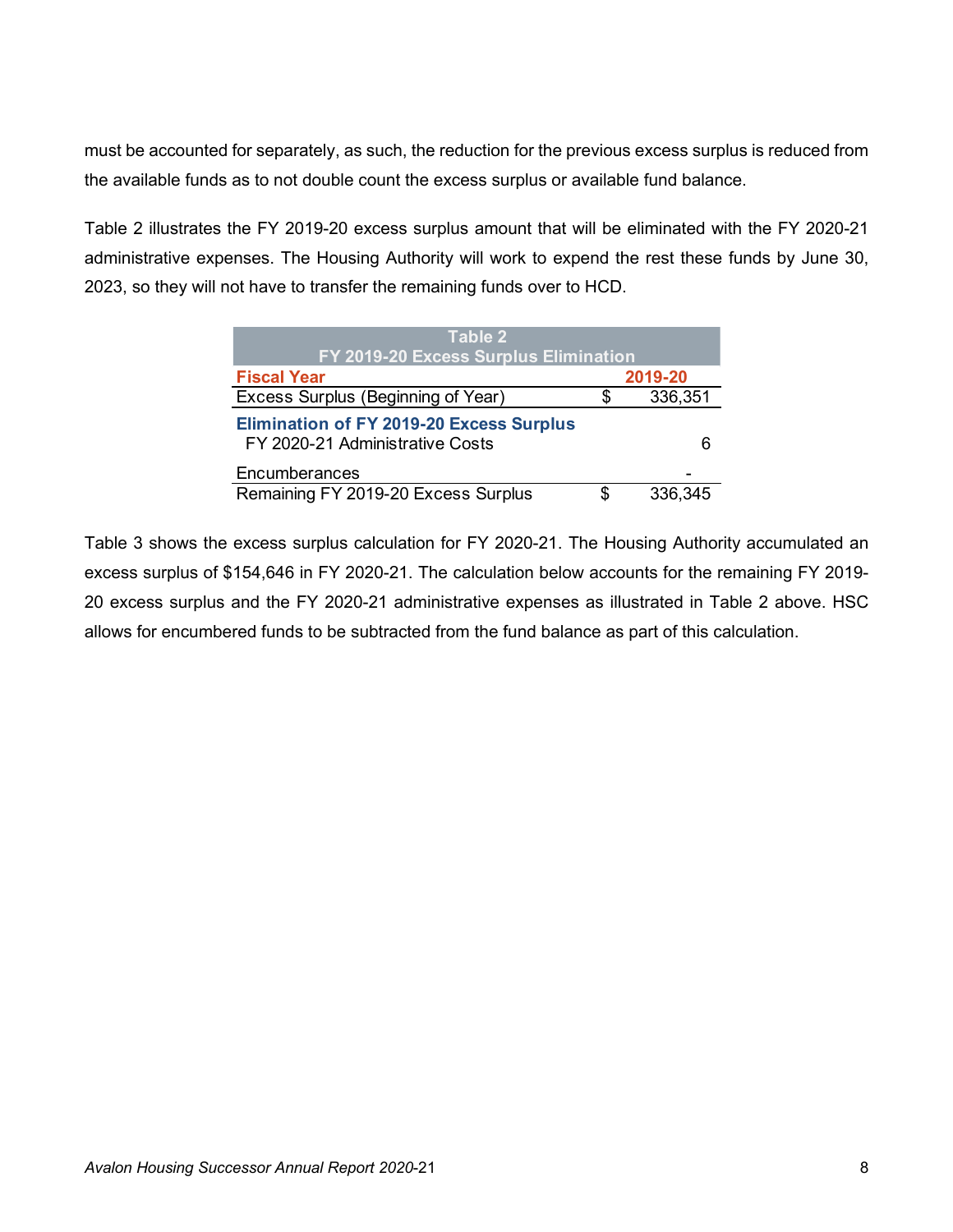|                                                                                 | <b>Table 3</b>                    |                           |         |               |     |             |
|---------------------------------------------------------------------------------|-----------------------------------|---------------------------|---------|---------------|-----|-------------|
|                                                                                 | <b>Excess Surplus Calculation</b> |                           |         |               |     |             |
| <b>Fiscal Year</b>                                                              | 2016-17                           |                           | 2017-18 | 2018-19       |     | 2019-20     |
| Deposits                                                                        | 24,360                            |                           | 20,129  | 15,416        |     | 11,628      |
| Plus: SERAF Payments <sup>1</sup>                                               |                                   |                           | 115,825 | 609,609       |     | 25,960      |
| <b>Total Deposits</b>                                                           | \$<br>24,360                      | $\boldsymbol{\mathsf{S}}$ | 135,954 | \$<br>625,025 | \$  | 37,588      |
| FY 2020-21 Beginning Cash Balance <sup>2</sup><br><b>Less: Encumbered Funds</b> |                                   |                           |         |               |     | \$1,490,991 |
| Less: FY 2019-20 Remaining Excess Surplus                                       |                                   |                           |         |               |     | 336,345     |
| Unencumbered Amount                                                             |                                   |                           |         |               |     | \$1,154,646 |
|                                                                                 |                                   |                           |         |               |     |             |
| Step 1                                                                          |                                   |                           |         |               |     |             |
| \$1 Million, or                                                                 |                                   |                           |         |               |     | \$1,000,000 |
| Last 4 Deposits                                                                 |                                   |                           |         |               | \$. | 822,926     |
|                                                                                 |                                   |                           |         |               |     |             |
| Result: Larger Number                                                           |                                   |                           |         |               |     | \$1,000,000 |
|                                                                                 |                                   |                           |         |               |     |             |
| <b>Step 2</b>                                                                   |                                   |                           |         |               |     |             |
| Unencumbered Cash Balance                                                       |                                   |                           |         |               |     | \$1,154,646 |
| Larger Number From Step 1                                                       |                                   |                           |         |               |     | \$1,000,000 |
|                                                                                 |                                   |                           |         |               |     |             |
| <b>Excess Surplus</b>                                                           |                                   |                           |         |               | \$  | 154,646     |

 $1$  In FY 17-18, 18-19, and 19-20 SERAF payments were not reflected as deposits in Housing Asset Fund accounting records because they were recorded as an adjustment to the SERAF loan receivable balance. However, they are considered deposits for the purpose of making the excess surplus calculation.

 $^2$  As of July 1, 2020. Includes cash, SERAF payments, and \$400,000 due from Fund 154.

The Housing Authority is committed to the production of affordable housing in the City and is considering options to spend the excess surplus moving forward. Options possibly include the rehabilitation of 206 E. Whittley and homelessness prevention and rapid rehousing efforts. Progress will be made towards eliminating excess surplus monies within the required timeframe.

### **TRANSFERS TO OTHER HOUSING SUCCESSORS**

There were no transfers to another housing successor entity for a joint project pursuant to HSC Section 34176.1(c)(2).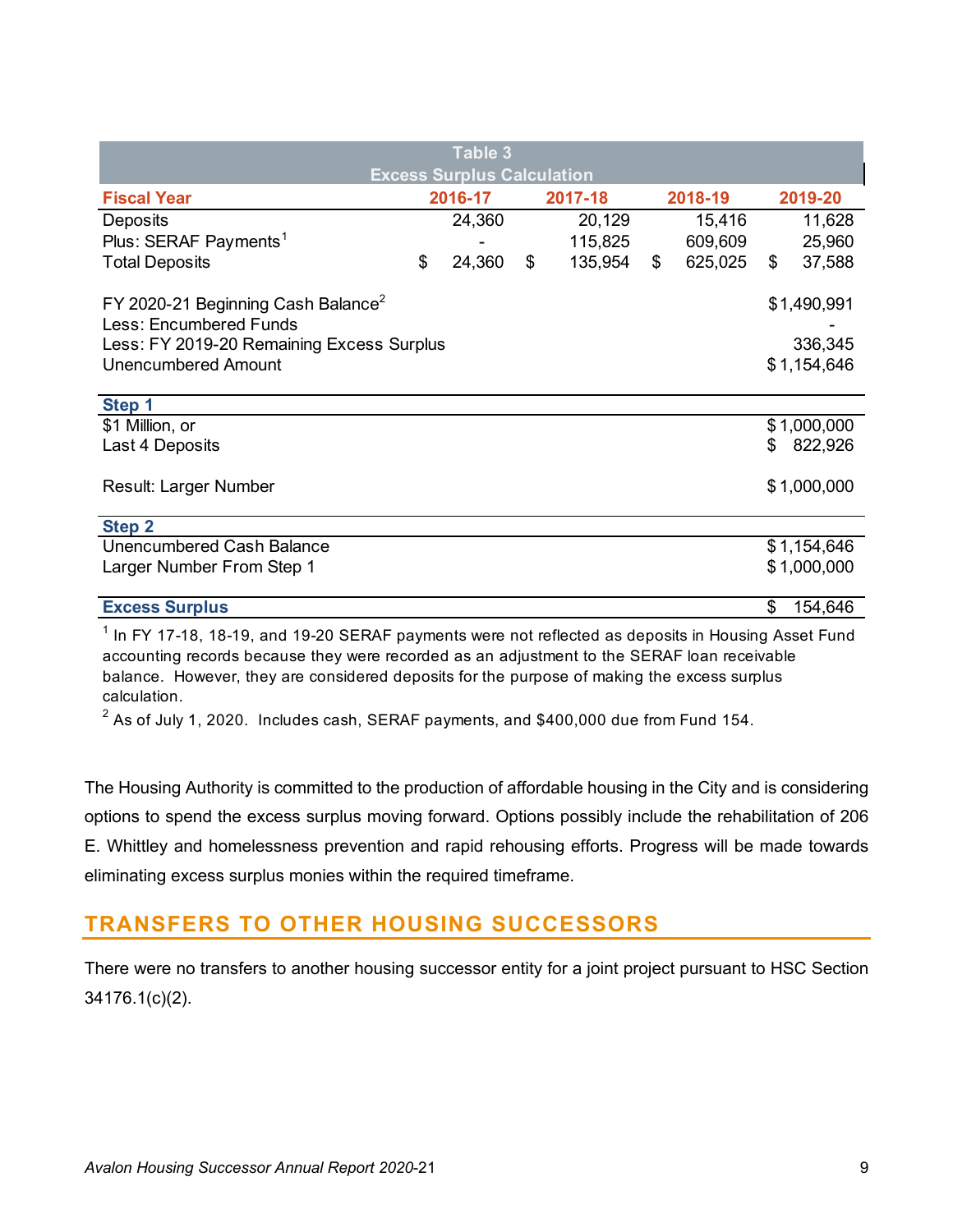### HOUSING SUCCESSOR PORTFOLIO

The Housing Successor Portfolio includes five properties and two loans receivable transferred from the former ACIA. The Portfolio had a value of \$4,371,426 as of FY 2020-21, as detailed in Table 3.

| <b>Table 4</b><br><b>Portfolio Value of Real Properties and Loans Receivable</b> |               |
|----------------------------------------------------------------------------------|---------------|
| <b>Asset</b>                                                                     | <b>Amount</b> |
| <b>Real Properties</b>                                                           |               |
| 309 Beacon Street                                                                | 862,511       |
| 313 Beacon Street                                                                | 236,315       |
| 238 Descanso Avenue <sup>1</sup>                                                 | 150,000       |
| 311 Descanso Avenue <sup>1</sup>                                                 | 150,000       |
| 206 East Whittley Avenue                                                         | 2,852,600     |
| Subtotal                                                                         | \$4,251,426   |
| <b>Loans Receivable</b>                                                          |               |
| First Time Homebuyer Loans Receivable <sup>2</sup>                               | 120,000       |
| Subtotal                                                                         | \$120,000     |

### **Total Portfolio Value \$4,371,426**

 $1$  The Authority issued first-time homebuyer loans with these property owners and holds interest in the land underneath the homes as security in the event of default. The value of these properties are not included in the Housing Asset Fund balance in Table 2.

 $^2$  A \$120,000 loan receivable for 336 Triana Lane was transferred on the HAT. It is not recorded in the Housing Asset Fund balance in Table 2 because the loan is not repaid unless the property is sold. An additional \$95,000 loan for 338 Triana Lane was transferred on the HAT that was paid off when the property was sold to a new moderate income buyer. The new loan at 338 Triana Lane is considered a Housing Authority asset but not a housing successor asset.

### **PROPERTY DESCRIPTIONS AND DISPOSITION STATUS**

The ACIA previously transferred seven real properties to the Housing Authority that were approved by DOF on the HAT in 2012. The Housing Authority sold two of the properties in FY 2013-14. The following is a description of each of the five remaining properties:

• 309 & 313 Beacon Street: This 14-unit senior housing complex is affordable to very low-income residents. The project was constructed in 2002 with a combination of USDA Section 515 funds, Low Income Housing Tax Credit ("LIHTC") financing, HOME funds, ACIA funds (for land purchase) and Federal Home Loan Bank funds. The Developer resyndicated the project in August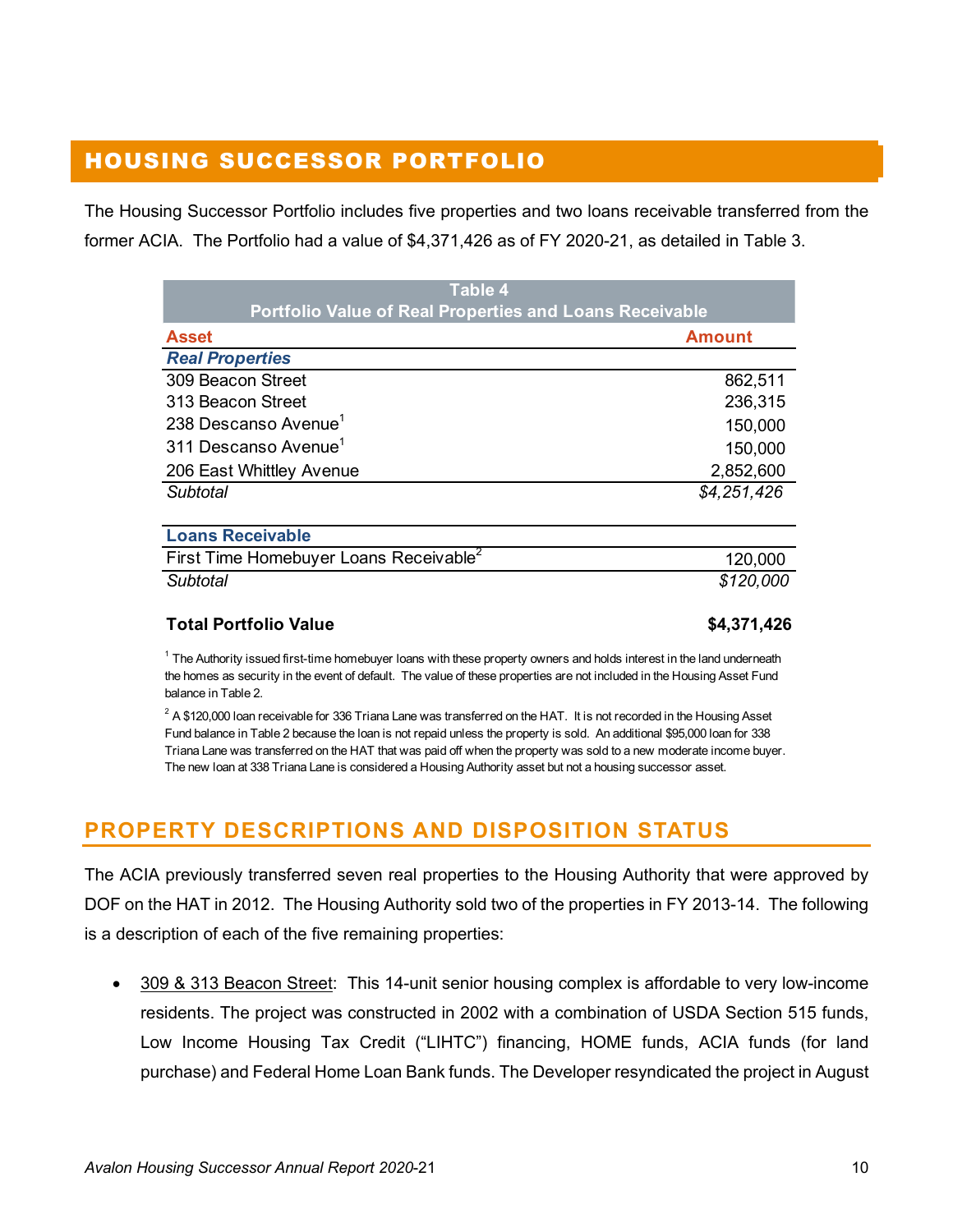2021. As part of the resyndication process, the Ground Lease was amended and extended from 2074 to 2077. In addition, the affordability covenant was extended through 2077.

- 238 & 311 Descanso Avenue: These two single-family homes have 55-year affordable housing restrictive covenants that expire in 2051. The ACIA owned the land under the homes regulated by Ground Leases, which were transferred to the Housing Authority. They are both affordable to moderate income households through Ground Leases issued by the former ACIA.
- 206 E. Whittley Avenue: This property contains a four-unit apartment complex. The ACIA purchased the property in 2008 and had planned to build new affordable housing units. However, the ACIA was unable to pursue development due to the dissolution of redevelopment. The Authority now intends to rehabilitate the property and rent units out to low and moderate income households. Pursuant to the Uniform Relocation and Real property Acquisition Policies Act of 1970, the Authority began providing relocation services to the one tenant occupying the property in November 2019 and successfully relocated the tenant in May 2020 in preparation for the rehabilitation. Construction was planned to commence in Fall 2020 but was delayed due to the COVID-19 pandemic. Construction is now anticipated to commence in Fall 2021.

HSC Code Section 34176(e) requires that all real properties acquired by the ACIA prior to February 1, 2012 and transferred to the Housing Authority be developed pursuant to the requirements detailed in HSC Section 33334.16. Thus, all property that falls within these parameters must be developed for affordable housing purposes within five years from the date DOF approved the HAT. Avalon's original HAT was approved by DOF on August 30, 2012. DOF later asked the Successor Agency to revise the form to reflect ownership of 309 Beacon Street. The revised HAT was approved by DOF on December 15, 2014. Therefore, the original five-year deadline ended on August 30, 2017 for all the properties except 309 Beacon Street, which ended on December 15, 2019, and is already developed as affordable housing.

The only Housing Authority property that still needs to be developed or disposed of pursuant to this provision is 206 E. Whittley Avenue. Plans for renovation are currently being developed for rental to low and moderate income residents, as described above. However, as the Housing Authority was unable to develop or dispose of this property by August 30, 2017, the law allows for a five-year extension via adoption of a resolution. On August 1, 2017, the Housing Authority adopted Housing Authority Resolution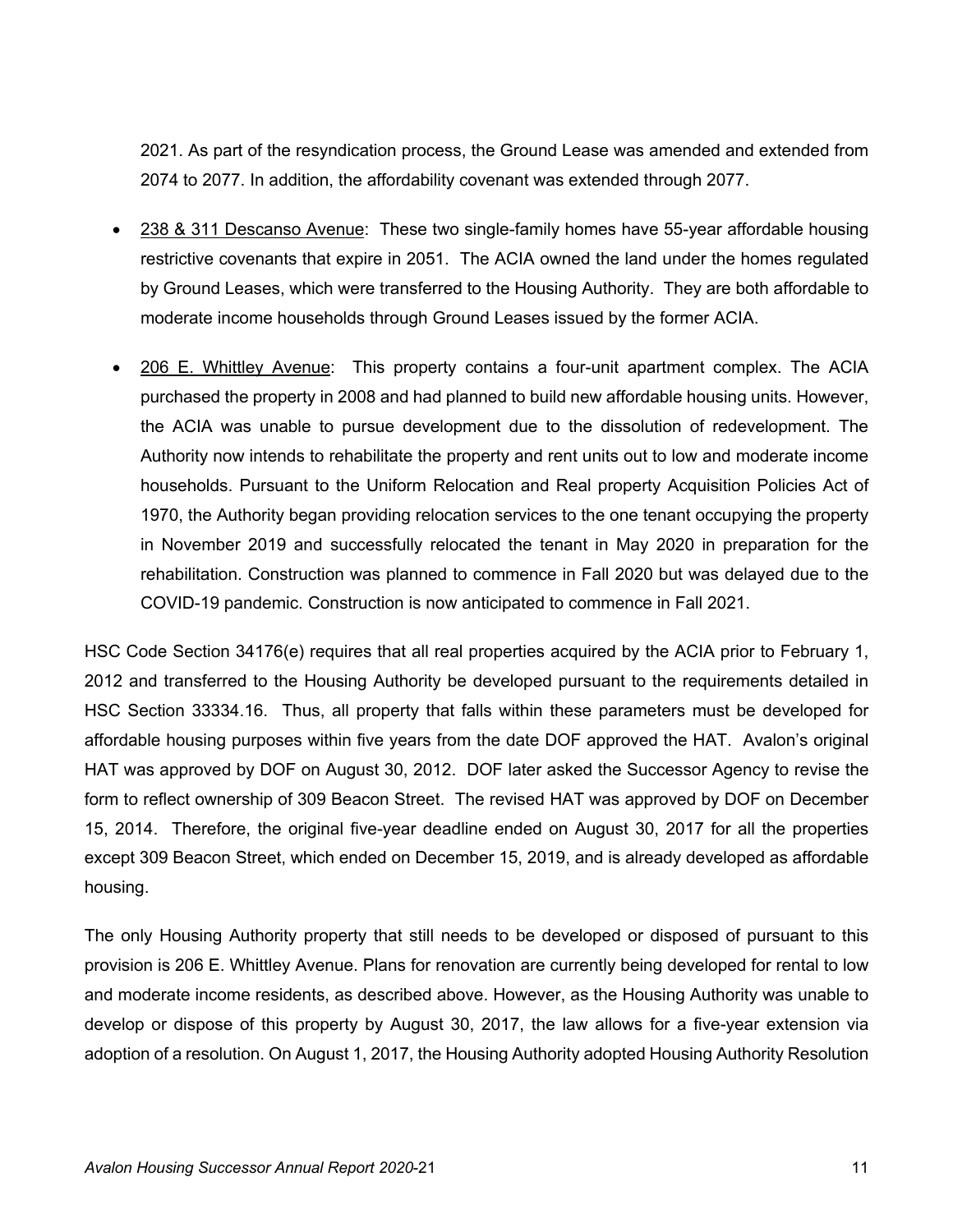17-01 extending the period for development or disposition of Housing Authority properties transferred from the former ACIA pursuant to Health and Safety Code Section 34176.1 (e) to August 30, 2022.

### **LOANS RECEIVABLE AND DEFERRALS**

Two loans receivable and one deferral were transferred on the HAT. One loan for \$95,000 at 338 Triana Lane was paid off after dissolution.<sup>4</sup> The final payment towards the \$1 million deferral was paid in FY 2019-20 in the amount of \$25,959. The remaining loan is described below:

• First Time Homebuyer Program Loan Receivable (\$120,000): The former ACIA issued a \$120,000 loan to a moderate-income homebuyer at 336 Triana Lane. The loan is due upon sale or within 30 years, whichever comes first. The loan does not accrue interest except in the event of default, in which case the interest rate increases to five percent. There is no monthly payment unless a mutually agreed upon payment schedule is made. It is anticipated that the loan will be refinanced at the end of the 30-year term or re-issued to a new borrower upon the sale of the properties.

### AFFORDABILITY AGREEMENTS

The Housing Authority oversees seven affordability agreements transferred from the former ACIA:

• 309 Beacon Street: This 14-unit senior housing complex is affordable to very low-income residents. The project was constructed in 2002 with a combination of USDA Section 515 funds, Low Income Housing Tax Credit ("LIHTC") financing, HOME funds, ACIA funds (for land purchase) and Federal Home Loan Bank funds. The Developer resyndicated the project in August 2021. As part of the resyndication process between 309 Beacon St. and the noncontiguous Bird Park, the Ground Lease was amended and extended from 2074 to 2077 and the affordability covenant was extended 28 years and will expire in 2077. In addition, the affordability mix restricted 18 units (of the 36 between Beacon St. and Bird Park) to households with incomes less than 50%, and 18 units to households with incomes less than 60% AMI based, on TCAC

<sup>4</sup> See next sections for more details on the 338 Triana Lane loan payoff.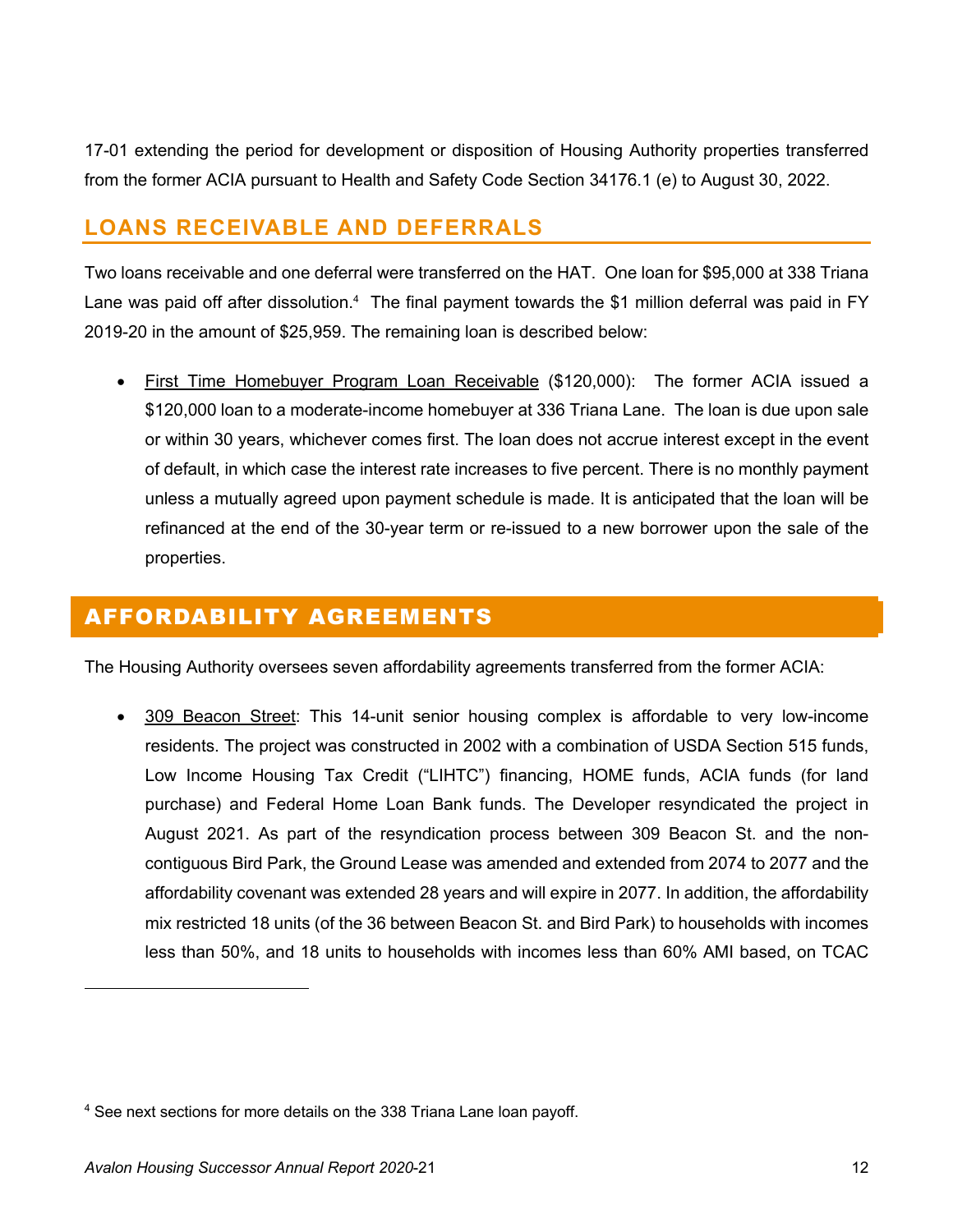limits. The City of Avalon adopted Resolution No. HA 20-01 in March 2020 that, at a minimum, requires the units to be restricted to rental households earning no more than 80% of AMI based on limits established by the State Department of Housing and Community Development.

- Bird Park: This 24-unit multi-family property is affordable to very low-income residents. It was constructed in 2002 with a combination of USDA Section 515 funds, LIHTC financing, HOME funds, and ACIA financing. The ACIA funded roads and infrastructure for the project. As part of the resyndication process between Bird Park and the non-contiguous 309 Beacon St., the affordability covenant will be extended 28 years and will expire in 2077. In addition, the affordability mix restricted 18 units (of the 36 between Beacon St. and Bird Park) to households with incomes less than 50% and 18 units to households with incomes less than 60% AMI based on TCAC limits.
- Eucalyptus Hill Gardens: This 80-unit complex is subsidized by HUD and has 40 units restricted to very low-income households (24 extremely low and 16 very low income). The remaining 40 units are market-rate. The project was constructed in 1992 with LIHTC funds, ACIA funds, and Rental Housing Construction Program loans. It has a 55-year affordability covenant that expires in 2047.
- Tremont Street Apartments: This 63-unit property had an agreement between the City and the California Housing Financing Agency ("CalHFA") that restricted affordability at this property through August 18, 2016. The ACIA affordable housing covenants have since expired on the Tremont Street Apartments. However, the project is also subsidized by CalHFA and Section 8 Project Based Vouchers. The CalHFA promissory note was repaid by Hamilton Cove many years ago, but the Section 8 Project Based Vouchers were renewed in 2013 and will remain in effect until April 30, 2033 for 62 units restricted to low income households.
- 238 & 311 Descanso Avenue: These two single-family homes have 55-year restrictive covenants that expire in 2051. They are both affordable to moderate income households through Ground Leases issued by the former ACIA.
- 336 Triana Lane: This single-family home has a 45-year restrictive covenant that expires in 2055. A moderate income household received assistance through the First-Time Homebuyer Down Payment Assistance Program.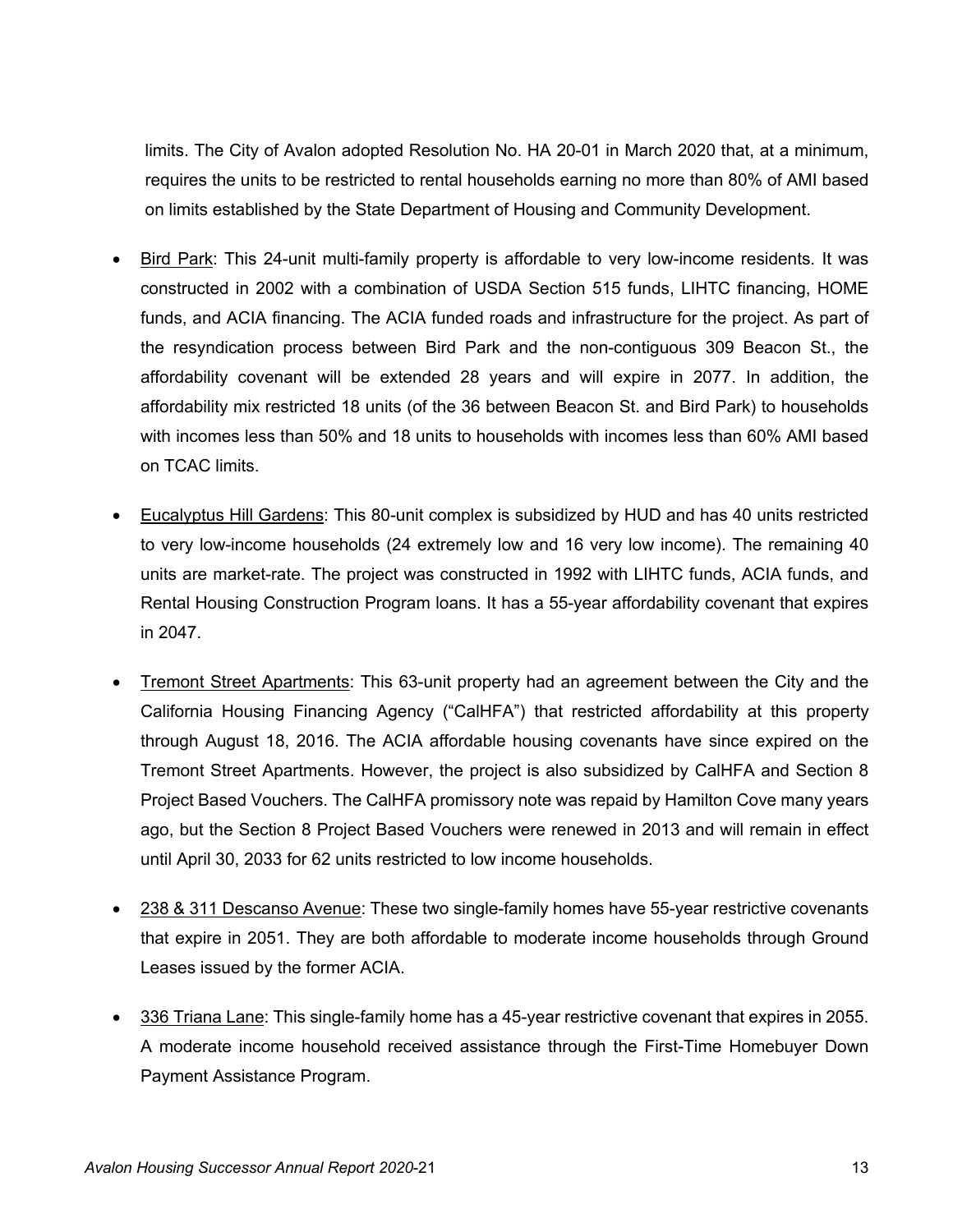One additional affordability agreement was transferred on the HAT at 338 Triana Lane for a First-Time Homebuyer Down Payment Assistance Program loan that was paid off after dissolution. The Housing Authority issued a new loan at the property that is maintained by the Housing Authority but is not a housing successor asset, as it was not funded by Housing Asset Funds.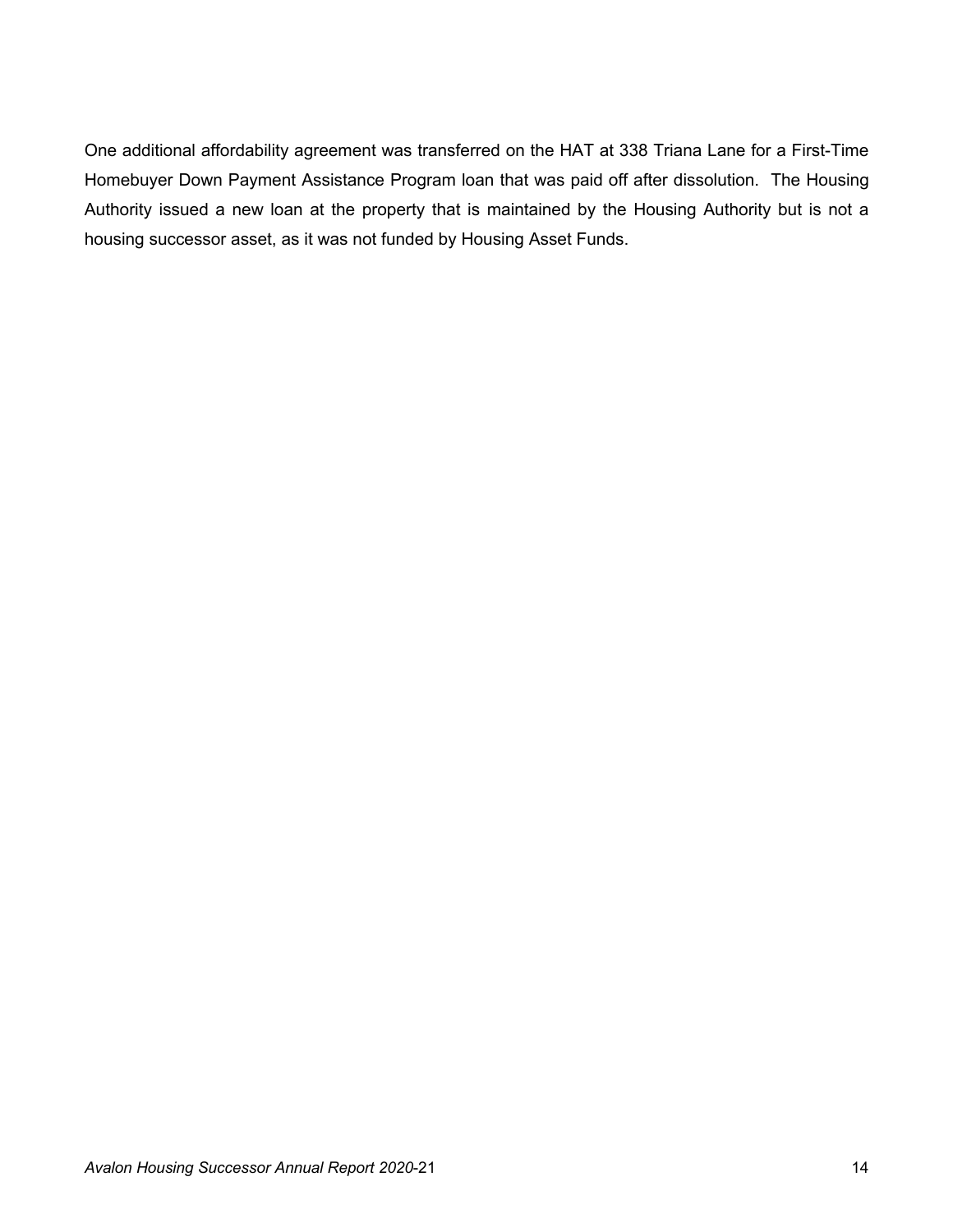### HOMEOWNERSHIP UNIT INVENTORY

Table 4 presents an inventory of homeownership units assisted by the former ACIA that require restrictions, covenants, or an adopted program that protects former ACIA Low and Moderate Income Housing Fund investments. One of the units, 338 Triana Lane, was assisted by the ACIA prior to dissolution with a \$95,000 loan that was paid off after dissolution. A new \$192,000 loan was issued at this property in December 2014 by the Housing Authority using housing bond proceeds. The loan has been included as part of the homeownership inventory to reflect the protection of the former ACIA's investment, however it is considered a Housing Authority asset and not a housing successor asset because Housing Asset Funds were not used to fund the new loan.

|                               |               | Table 5                             |                |                       |
|-------------------------------|---------------|-------------------------------------|----------------|-----------------------|
|                               |               | <b>Homeownership Unit Inventory</b> |                |                       |
|                               | <b>Income</b> | <b>Covenant</b>                     |                |                       |
| <b>Project Name / Address</b> | <b>Level</b>  | <b>Expiration</b>                   | <b>Program</b> | <b>Funding Source</b> |
| 238 Descanso Ave              | Moderate      | 5/17/51                             | <b>FTHB</b>    | <b>LMIHF</b>          |
| 311 Descanso Ave              | Moderate      | 5/23/51                             | <b>FTHB</b>    | <b>LMIHF</b>          |
| 336 Triana Lane               | Moderate      | 9/21/55                             | <b>FTHB</b>    | <b>LMIHF</b>          |
| 338 Triana Lane               | Moderate      | 6/23/59                             | <b>FTHB</b>    | <b>Housing Bonds</b>  |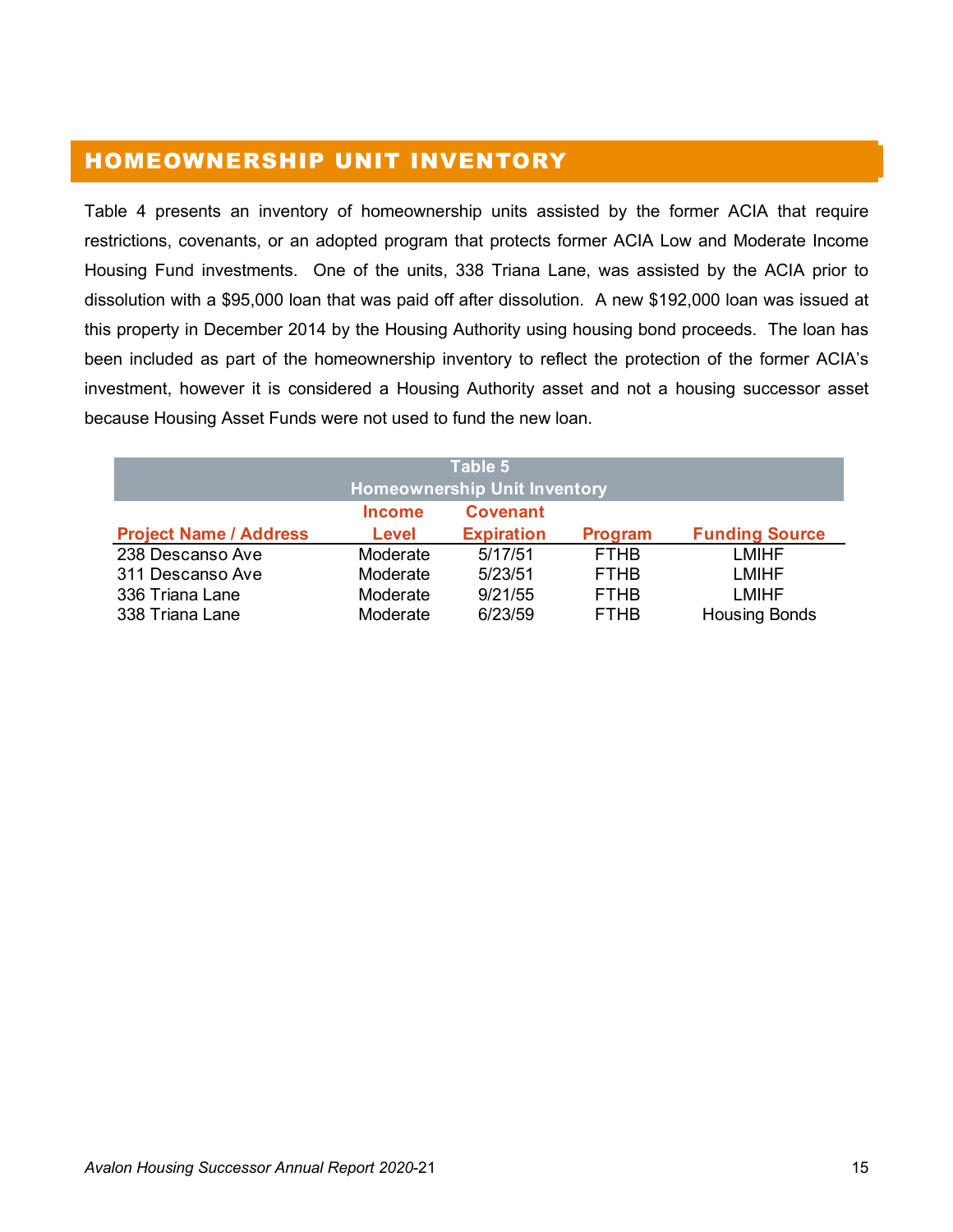### APPENDIX 1 - HOUSING SUCCESSOR ANNUAL REPORT REQUIREMENTS

|                                                                                                                                                                                                                                             | <b>Housing Successor Reporting Requirements</b><br>Health and Safety Code Section 34176.1(f)                                                                                                                                                                                                      |                                                                                                                                                                                                                                                                     |
|---------------------------------------------------------------------------------------------------------------------------------------------------------------------------------------------------------------------------------------------|---------------------------------------------------------------------------------------------------------------------------------------------------------------------------------------------------------------------------------------------------------------------------------------------------|---------------------------------------------------------------------------------------------------------------------------------------------------------------------------------------------------------------------------------------------------------------------|
| <b>Housing Asset Fund</b><br><b>Revenues &amp; Expenditures</b>                                                                                                                                                                             | <b>Other Assets and Active</b><br><b>Projects</b>                                                                                                                                                                                                                                                 | <b>Obligations &amp; Proportionality</b>                                                                                                                                                                                                                            |
| Total amount deposited in the<br>Housing Asset Fund for the fiscal<br>year<br>Amount of deposits funded by a<br><b>Recognized Obligation Payment</b><br>Schedule ("ROPS")                                                                   | Description of any project(s)<br>funded through the ROPS                                                                                                                                                                                                                                          | Description of any outstanding<br>production obligations of the<br>former ACIA that were inherited<br>by the Housing Authority                                                                                                                                      |
| Statement of balance at the<br>close of the fiscal year                                                                                                                                                                                     | Update on property<br>disposition efforts (note that<br>housing successors may only<br>hold property for up to five<br>years, unless it is already<br>developed with affordable<br>housing)                                                                                                       | Compliance with proportionality<br>requirements (income group<br>targets), which must be upheld<br>on a five year cycle                                                                                                                                             |
| Description of Expenditures for<br>the fiscal year, broken out as<br>follows:<br>Homeless prevention and<br>rapid rehousing<br>Administrative and<br>monitoring<br>Housing development<br>$\bullet$<br>expenses by income level<br>assisted | Other "portfolio" balances,<br>including:<br>Statutory value of any<br>real property either<br>transferred from the<br>former ACIA or<br>purchased by the<br><b>Housing Asset Fund</b><br>Value of loans and<br>grants receivable                                                                 | Percentage of deed-restricted<br>rental housing restricted to<br>seniors and assisted by the<br>former ACIA, the Housing<br>Authority, or the City within the<br>past ten years compared to the<br>total number of units assisted by<br>any of those three agencies |
| Description of any transfers to<br>another housing successor for a<br>joint project                                                                                                                                                         | Inventory of homeownership<br>units assisted by the former<br>ACIA or the housing<br>successor that are subject to<br>covenants or restrictions or to<br>an adopted program that<br>protects the former ACIA's<br>investment of monies from the<br>Low and Moderate Income<br><b>Housing Fund</b> | Amount of any excess surplus,<br>and, if any, the plan for<br>eliminating it                                                                                                                                                                                        |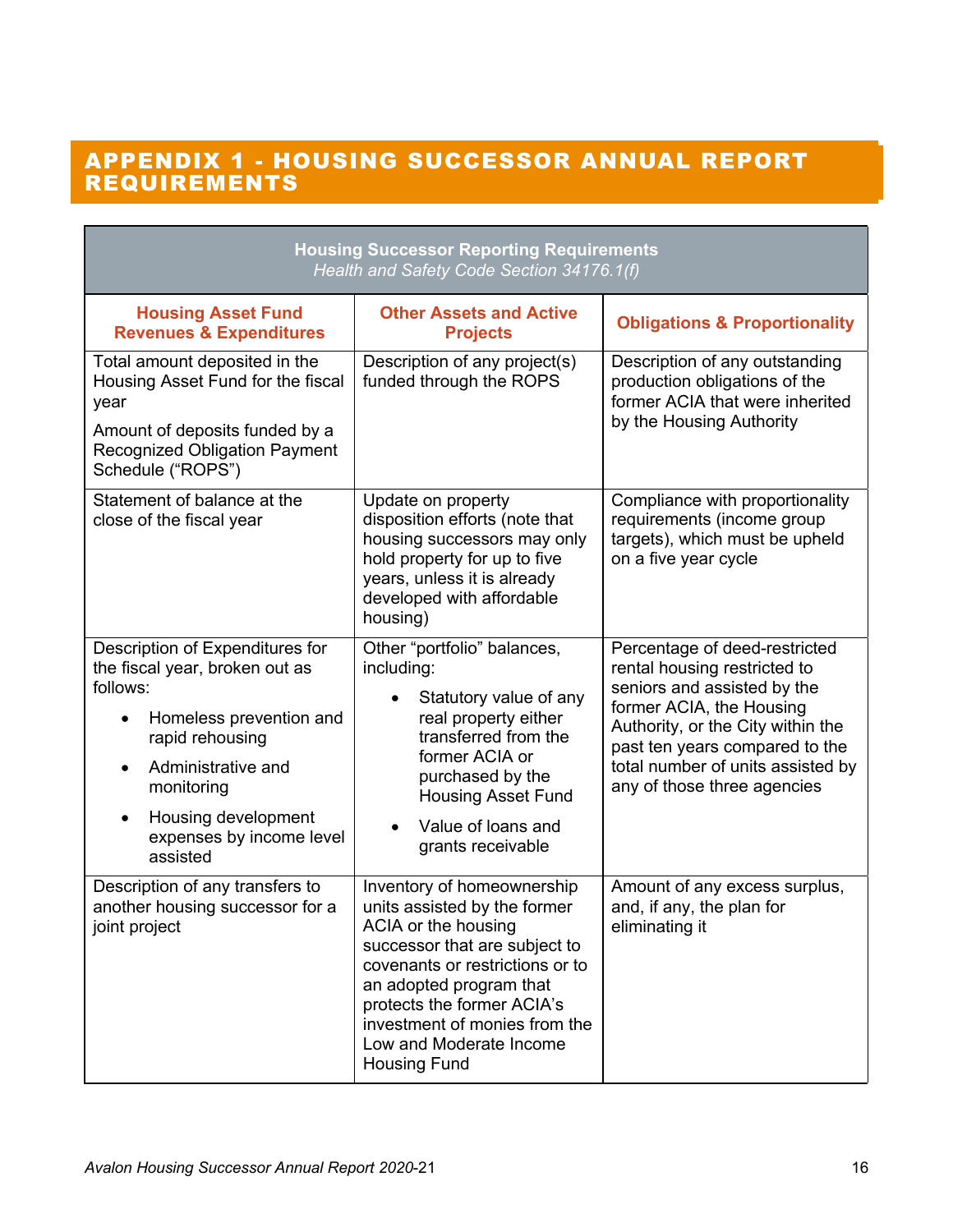### APPENDIX 2 – HOUSING ASSET TRANSFER FORM

The Housing Asset Transfer Form is attached as a separate document.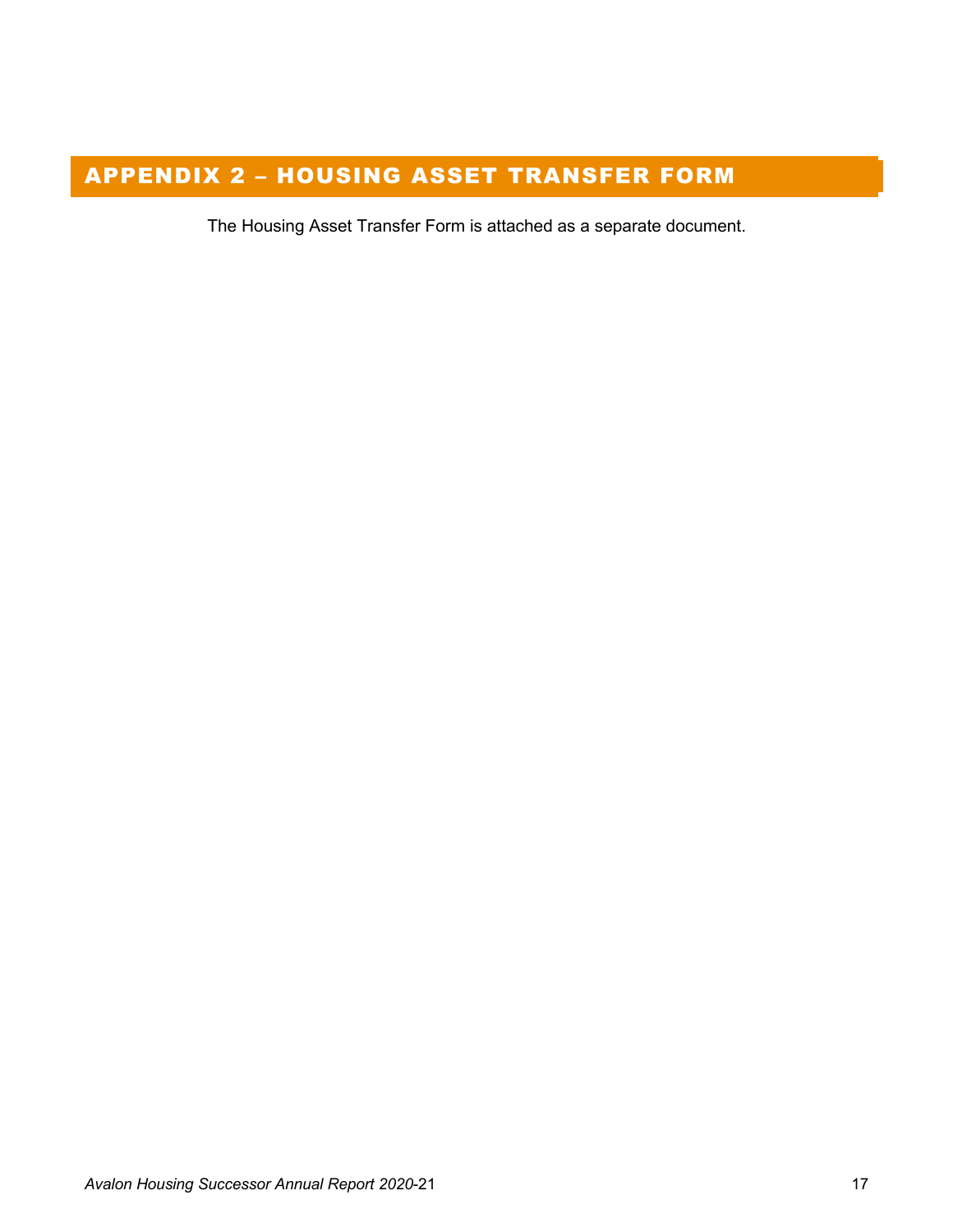|                                                                                                                                                                                                                                                                                              |                                     |       | ASSEMBLY BILL X1 26 AND ASSEMBLY BILL 1484<br>(Health and Safety Code Section 34176)<br><b>DEPARTMENT OF FINANCE</b><br><b>HOUSING ASSETS LIST</b> |       |                |                                       |                                 |
|----------------------------------------------------------------------------------------------------------------------------------------------------------------------------------------------------------------------------------------------------------------------------------------------|-------------------------------------|-------|----------------------------------------------------------------------------------------------------------------------------------------------------|-------|----------------|---------------------------------------|---------------------------------|
| Former Redevelopment Agency:                                                                                                                                                                                                                                                                 | Avalon Community Improvement Agency |       |                                                                                                                                                    |       |                |                                       |                                 |
| Successor Agency to the Former<br>Redevelopment Agency                                                                                                                                                                                                                                       | City of Avalon                      |       |                                                                                                                                                    |       |                |                                       |                                 |
| of the former Redevelopment Agency:<br>Entity Assuming the Housing Functions                                                                                                                                                                                                                 | <b>Avalon Housing Authority</b>     |       |                                                                                                                                                    |       |                |                                       |                                 |
| Contact Name:<br>Entity Assuming the Housing Functions                                                                                                                                                                                                                                       | <b>Amanda Cook</b>                  | Title | <b>Planning Director</b>                                                                                                                           | Phone | 310-510-0220   | E-Mail Address                        | planning@cityofavalon.com       |
| Contact Name:<br>Entity Assuming the Housing Functions                                                                                                                                                                                                                                       | <b>Ben Harvey</b>                   | 딅     | City Manager                                                                                                                                       | Phone | 310-510-0220   | E-Mail Address                        | <u>bharvey@cityofavalon.com</u> |
| The following Exhibits noted with an X in the box are included as part of this inventory of housing assets:<br>All assets transferred to the entity assuming the housing functions between February 1, 2012 and the date the exhibits were created are included in this housing assets list. |                                     |       |                                                                                                                                                    |       |                |                                       |                                 |
| Exhibit E - Rents/Operations<br>Exhibit D - Loans/Grants Receivables<br>Exhibit C - Low-Mod Encumbrances<br>Exhibit B-Personal Property<br>Exhibit A - Real Property<br>Exhibit G - Deferrals<br>Exhibit F-Rents                                                                             | ×<br>×<br>×<br>×<br>×               |       |                                                                                                                                                    |       |                |                                       |                                 |
| Prepared By:                                                                                                                                                                                                                                                                                 | Tara Matthews & Suzy Kim, RSG Inc.  |       | Phone<br>714-541-4585                                                                                                                              |       | E-Mail Address | tmatthews@webrsg.com, skim@webrsg.com |                                 |
| Date Prepared:                                                                                                                                                                                                                                                                               | 417/2014                            |       |                                                                                                                                                    |       |                |                                       |                                 |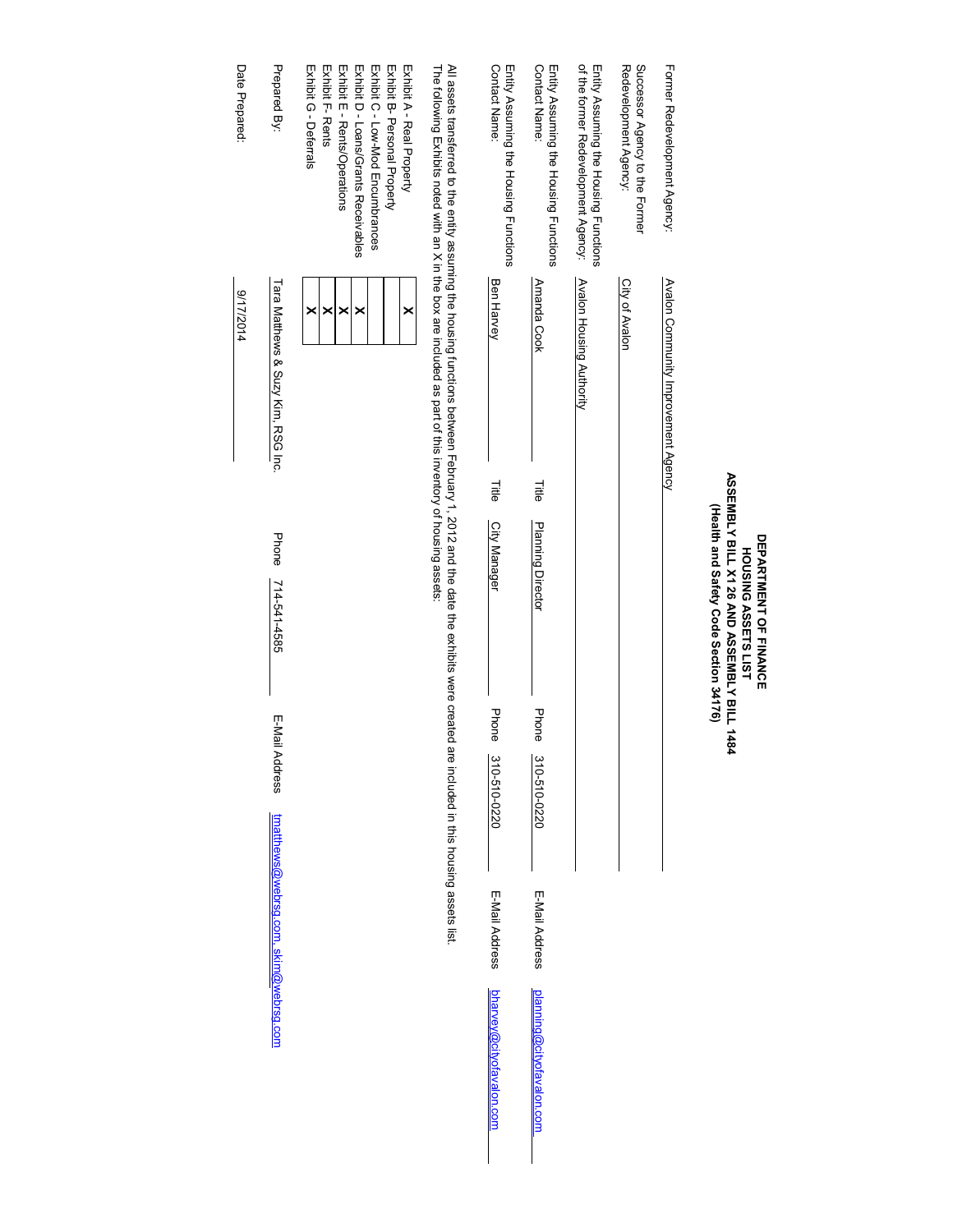### Exhibit A - Real Property Exhibit A - Real Property

## Avalon Housing Automy (1997)<br>Inventory of Assets Received Pursuant to Health and Safety Code section 34176 (a) **Inventory of Assets Received Pursuant to Health and Safety Code section 34176 (a) (2) Avalon Housing Authority**

| $\circ$                                                                 | $\infty$                                            | ⊣                                                           | တ                                                                   | <b>G</b>                             | 4                                           | $\omega$                                    | N                                           |                                         | ltem#                                                                                          |
|-------------------------------------------------------------------------|-----------------------------------------------------|-------------------------------------------------------------|---------------------------------------------------------------------|--------------------------------------|---------------------------------------------|---------------------------------------------|---------------------------------------------|-----------------------------------------|------------------------------------------------------------------------------------------------|
| on Low-Mod Multi-<br>Family Housing<br>Restrictive Covenant             | Low-Mod Housing                                     | on Low-Mod Multi-<br>Restrictive Covenant<br>Family Housing | Low-Mod Housing                                                     | Low-Mod Housing                      | Low-Mod Housing                             | Low-Mod Housing                             | Low-Mod Housing                             | Low-Mod Housing                         | Type of Asset al                                                                               |
| 076)<br>Banning Drive (7480-002-<br>Eucalyptus Hill Gardens, 1          | 309 Beacon Street (7480-<br>031-900 & 7480-031-901) | 234 Bird Park Road (7480-<br>(1000-290                      | $(606 - 810 - 08 + 2)$<br>206 East Whitley Avenue                   | 320 Sumner Avenue (7480-<br>033-900) | 311 Descanso Avenue<br>$(7480 - 355 - 900)$ | 238 Descanso Avenue<br>$(7480 - 013 - 900)$ | 206 Descanso Avenue<br>$(7480 - 013 - 901)$ | 313 Beacon Street (7480-<br>$031 - 902$ | Legal Title and<br><b>Description</b>                                                          |
| Unknown                                                                 | Unknown                                             | Unknown                                                     | Unknown                                                             | Unknown                              | Unknown                                     | Unknown                                     | Unknown                                     | Unknown                                 | <b>Carrying Value</b><br>of Asset                                                              |
| n/a                                                                     | 12, 167                                             | n/a                                                         | 3,582                                                               | 000'L                                | 769                                         | 823                                         | 541                                         | 929                                     | <b>Footage</b><br>square<br>Total                                                              |
| n/a                                                                     | 12,167                                              | n/a                                                         | 3,582                                                               | 1,000                                | 692                                         | 823                                         | $1+8$                                       | 976                                     | reserved for low-<br>Square footage<br>mod housing                                             |
| Yes                                                                     | Yes                                                 | Yes                                                         | ξ                                                                   | No***                                | ≫                                           | Yes                                         | $M_0***$                                    | ⊁es                                     | encumbered by<br>Is the property<br>a low-mod<br>covenant?<br>puisnou                          |
| Sublease<br>Ground Lease<br>Agreement Re<br>Estoppel<br>Certificate and | Ground Lease<br>Regulatory<br>Agreement,            | Ground Lease<br>Agreement,<br>Regulatory                    | ma                                                                  | ma                                   | Ground Lease                                | Ground Lease                                | ma                                          | Ground Lease                            | Source of low<br>mod housing<br>covenant b/                                                    |
| 2/1/2012                                                                | 2/1/2012                                            | 2/1/2012                                                    | 2/1/2012                                                            | 2/1/2012                             | 2/1/2012                                    | 2/1/2012                                    | 2/1/2012                                    | 2/1/2012                                | Successor<br>transfer to<br>Agency c/<br>Housing<br>Date of                                    |
| Unknown                                                                 | Unknown                                             | Unknown                                                     | \$2,852,600                                                         | Unknown                              | Unknown                                     | Unknown                                     | Unknown                                     | Unknown                                 | <b>Housing Fund</b><br>with Low-Mod<br>or acquisition<br>Construction<br>cost funded<br>monies |
| ma                                                                      | ma                                                  | ma                                                          | ma                                                                  | ma                                   | ma                                          | ma                                          | ma                                          | ma                                      | or acquisition<br>costs funded<br>Construction<br><b>RDA funds</b><br>with other               |
| n/a                                                                     | n/a                                                 | n/a                                                         | n/a                                                                 | n/a                                  | n/a                                         | n/a                                         | n/a                                         | n/a                                     | or acquisition<br>with non-RDA<br>costs funded<br>Construction<br>funds                        |
| na                                                                      | 9661/62/9                                           | ma                                                          | 7/29/2008                                                           | 8/21/1995                            | 5/23/1996                                   | 5/17/1996                                   | 1/31/1996                                   | 12/30/1994                              | construction<br>former RDA<br>acquisition<br>Date of<br>by the<br>$\frac{1}{2}$                |
| <b>Affordabilty</b><br>Covenant                                         | Ownership,<br>Affordability<br>Covenant             | <b>Affordabilty</b><br>Covenant                             | of Low-Mod<br>Housing<br>Development<br>Ownership/<br>Land Held for | Ownership                            | Ownership                                   | Ownership                                   | Ownership                                   | Ownership                               | real property<br>easement,<br>Interest in<br>purchase,<br>(option to<br>etc.)                  |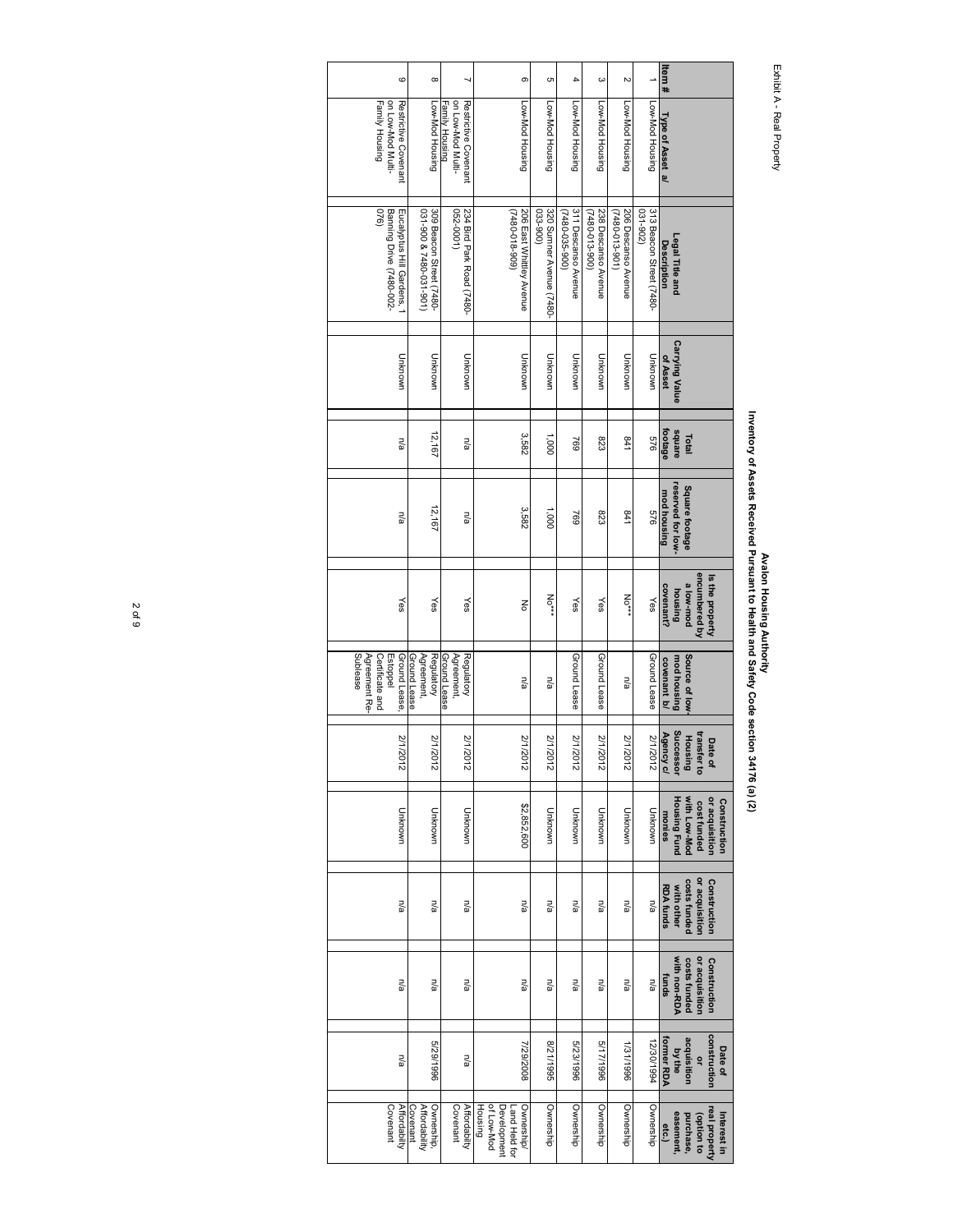Exhibit A - Real Property Exhibit A - Real Property

## Avalon Hearth Avalon Housing Authority<br>Inventory of Assets Received Pursuant to Health and Safety Code section 34176 (a) (2) **Inventory of Assets Received Pursuant to Health and Safety Code section 34176 (a) (2) Avalon Housing Authority**

| $\vec{z}$                                                                                   | ⇉                                                                                           | $\vec{0}$                                                                                                                                                                                  | ltem#                                                                                          |
|---------------------------------------------------------------------------------------------|---------------------------------------------------------------------------------------------|--------------------------------------------------------------------------------------------------------------------------------------------------------------------------------------------|------------------------------------------------------------------------------------------------|
| on Low-Mod Single-<br>Restrictive Covenant<br>Family Housing (336<br>riana Lane)            | Restrictive Covenant<br>Family Housing (338<br>on Low-Mod Single-<br>riana Lane)            | Restrictive Covenant<br>on Low-Mod Multi-<br>Family Housing                                                                                                                                | Type of Asset al                                                                               |
| and Restrictions (Ref #<br>20101409456)<br>Affordabability Covenants<br>Loan Agreement with | and Restrictions (Ref #<br>Affordabability Covenants<br>20100930834)<br>Loan Agreement with | $002 - 071$<br>343 Tremont Street (7480-<br>remont Street Apartments                                                                                                                       | Legal Title and<br>Description                                                                 |
| Unknown                                                                                     | Unknown                                                                                     | Unknown                                                                                                                                                                                    | <b>Carrying Value</b><br>of Asset                                                              |
| n/a                                                                                         | n/a                                                                                         | n/a                                                                                                                                                                                        | footage<br>square<br>Total                                                                     |
| na                                                                                          | n/a                                                                                         | n/a                                                                                                                                                                                        | reserved for low-<br>Square footage<br>mod housing                                             |
| γes                                                                                         | γes                                                                                         | Yes                                                                                                                                                                                        | encumbered by<br>Is the property<br>pow-wole<br>covenant?<br>pousing                           |
| Agreement<br>CRL, Loan                                                                      | Agreement<br>CRL, Loan                                                                      | Development<br>Agreement<br>Program<br>Rental<br>Section 8,<br>Agency<br>Company,<br>Housing<br>Low/Moderate<br>Finance<br>California<br>Hamilton<br>Income<br>Housing<br>(Tarnutzer-<br>Ŗ | Source of low<br>mod housing<br>covenant b/                                                    |
| 2/1/2012                                                                                    | 2/1/2012                                                                                    | 2/1/2012                                                                                                                                                                                   | transfer to<br>Housing<br>Agency c/<br>Date of                                                 |
| \$120,000                                                                                   | \$95,000                                                                                    | Unknown                                                                                                                                                                                    | <b>Housing Fund</b><br>or acquisition<br>with Low-Mod<br>Construction<br>cost funded<br>monies |
| ma                                                                                          | ma                                                                                          | na                                                                                                                                                                                         | or acquisition<br>Construction<br>costs funded<br><b>RDA funds</b><br>with other               |
| na                                                                                          | n/a                                                                                         | n/a                                                                                                                                                                                        | or acquisition<br>with non-RDA<br>Construction<br>costs funded<br>funds                        |
| na                                                                                          | n/a                                                                                         | ma                                                                                                                                                                                         | construction<br>acquisition<br>former RDA<br>by the<br>Date of<br>q                            |
| Covenant<br><b>Affordabilty</b>                                                             | Covenant<br><b>Affordabilty</b>                                                             | Covenant<br><b>Affordabilty</b>                                                                                                                                                            | real property<br>easement,<br>Interest in<br>purchase,<br>option to<br>etc.)                   |

\*\*\* Affordability covenant expired due to foreclosure and related termination of ground lease. \*\*\* Affordability covenant expired due to foreclosure and related termination of ground lease.

a/ Assettypes may include low-mod housing, mixed-income housing, low-mod housing with commercial space, mixed-income lousing with commercial space. a/ Asset types may include low-mod housing, mixed-income housing, low-mod housing with commercial space, mixed-income housing with commercial space.

b/ May include California Redevelopment Law, tax credits, state bond indentures, and federal funds requirements. b/ May include California Redevelopment Law, tax credits, state bond indentures, and federal funds requirements.

c/ Transfer date is determined to be 2/1/2012 "by operation of law" under ABX1 26 (Chapter 5, Statutes of 2011). c/ Transfer date is determined to be 2/1/2012 "by operation of law" under ABX1 26 (Chapter 5, Statutes of 2011).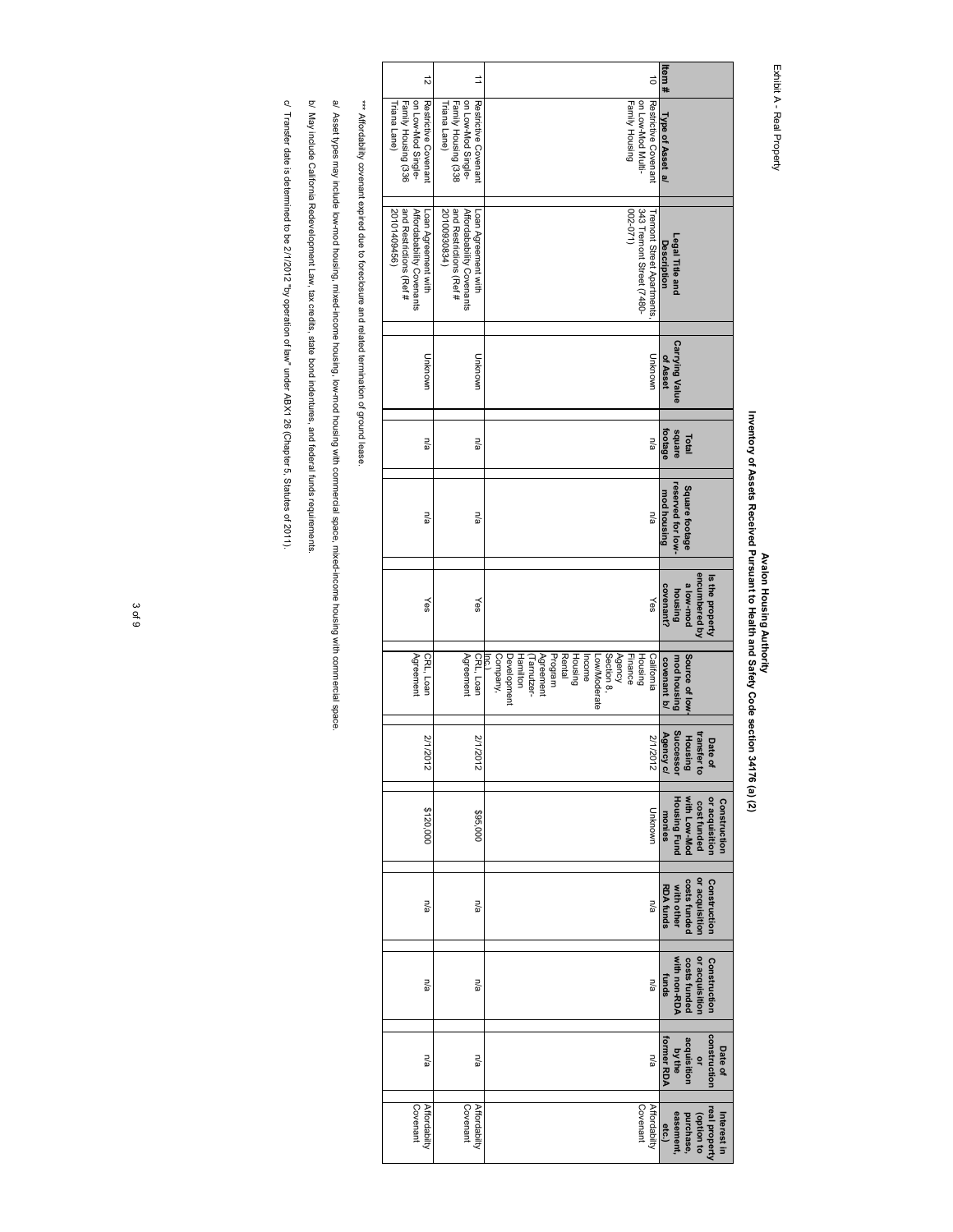Exhibit B - Personal Property Exhibit B - Personal Property

## Avalon Housing Authority<br>Inventory of Assets Received Pursuant to Health and Safety Code section 34176 (a) (2) **Inventory of Assets Received Pursuant to Health and Safety Code section 34176 (a) (2) Avalon Housing Authority**

| $\overline{50}$ | 이유 |  |  | 의의치의의 | $\overrightarrow{=}$ |  | $ \mathcal{A} \mathcal{A} \mathcal{A} \mathcal{A} \mathcal{A} \mathcal{A} \mathcal{A} \mathcal{B}$ |  |  |  | ltem #                                                               |
|-----------------|----|--|--|-------|----------------------|--|----------------------------------------------------------------------------------------------------|--|--|--|----------------------------------------------------------------------|
|                 |    |  |  |       |                      |  |                                                                                                    |  |  |  | Type of Asset al                                                     |
|                 |    |  |  |       |                      |  |                                                                                                    |  |  |  | Description                                                          |
|                 |    |  |  |       |                      |  |                                                                                                    |  |  |  | <b>Carrying Value</b><br>of Asset                                    |
|                 |    |  |  |       |                      |  |                                                                                                    |  |  |  | transfer to<br>Housing<br>Agency<br>Agency<br>Date of                |
|                 |    |  |  |       |                      |  |                                                                                                    |  |  |  | Acquisition<br>cost funded<br>with Low-Mod<br>Housing Fund<br>monies |
|                 |    |  |  |       |                      |  |                                                                                                    |  |  |  | Acquisition<br>costs funded<br>with other RDA<br>funds               |
|                 |    |  |  |       |                      |  |                                                                                                    |  |  |  | Acquisition<br>costs funded<br>with non-<br>RDA funds                |
|                 |    |  |  |       |                      |  |                                                                                                    |  |  |  | acquisition by<br>the former RDA<br>Date of                          |

a/ Asset types any personal property provided in residences, including furniture and appliances, all housing-related files and loan documents, office supplies, software licenses, and mapping programs, that were acquired fo purchase or through a loan, in whole or in part, with any source of funds. acquired for low and moderate income housing purposes, either by office supplies, software licenses, and mapping programs, that were furniture and appliances, all housing-related files and loan documents, a/ Asset types any personal property provided in residences, including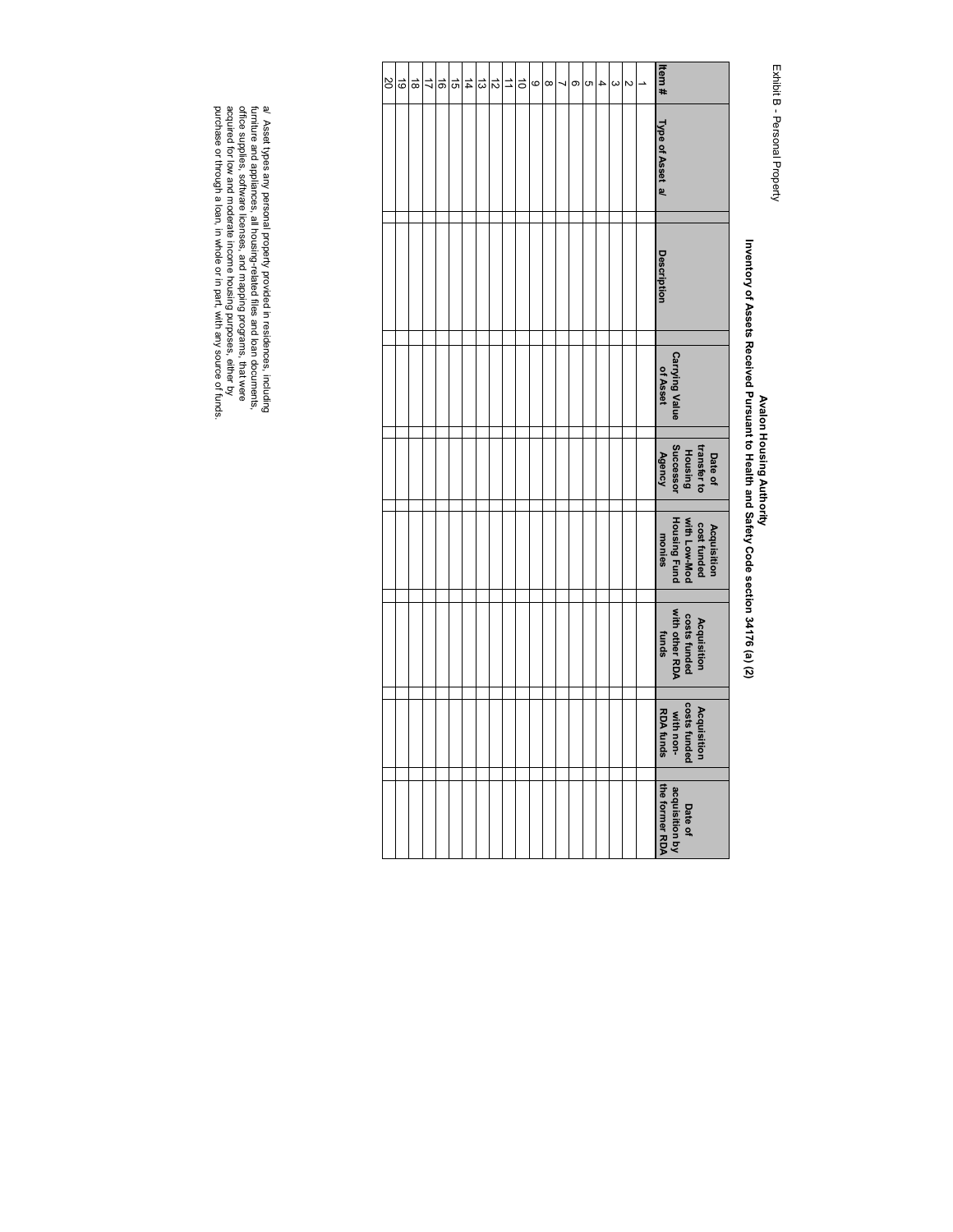### Exhibit C - Low-Mod Encumbrances Exhibit C - Low-Mod Encumbrances

## Avalon Housing Authority<br>Inventory of Assets Received Pursuant to Health and Safety Code section 34176 (a) (2) **Inventory of Assets Received Pursuant to Health and Safety Code section 34176 (a) (2) Avalon Housing Authority**

| SO | ಠ | $\vec{8}$ | ゴ | ಹ | ದ | $\sharp$ | ದ | $\vec{v}$ | ⇉ | ਰੋ | O | $\infty$ | 4 | σ | cл | 4 | ယ | N | Item#                                                                                                 |
|----|---|-----------|---|---|---|----------|---|-----------|---|----|---|----------|---|---|----|---|---|---|-------------------------------------------------------------------------------------------------------|
|    |   |           |   |   |   |          |   |           |   |    |   |          |   |   |    |   |   |   | enforceably obligated<br>Type of housing built<br>or acquired with<br>funds a/                        |
|    |   |           |   |   |   |          |   |           |   |    |   |          |   |   |    |   |   |   | Date contract for<br>Obligation was<br>Enforceable<br>executed                                        |
|    |   |           |   |   |   |          |   |           |   |    |   |          |   |   |    |   |   |   | counterparty<br>Contractual                                                                           |
|    |   |           |   |   |   |          |   |           |   |    |   |          |   |   |    |   |   |   | currently<br>owed for the<br>Total amount<br>Enforceable<br>Obligation                                |
|    |   |           |   |   |   |          |   |           |   |    |   |          |   |   |    |   |   |   | encumbered by<br>Is the property<br>a low-mod<br>covenant?<br>bursing                                 |
|    |   |           |   |   |   |          |   |           |   |    |   |          |   |   |    |   |   |   | Source of low-<br>mod housing<br>covenant b/                                                          |
|    |   |           |   |   |   |          |   |           |   |    |   |          |   |   |    |   |   |   | the property<br>owner of<br>Current                                                                   |
|    |   |           |   |   |   |          |   |           |   |    |   |          |   |   |    |   |   |   | acquisition cost<br><b>Construction or</b><br><b>Housing Fund</b><br>funded with<br>Low-Mod<br>monies |
|    |   |           |   |   |   |          |   |           |   |    |   |          |   |   |    |   |   |   | acquisition costs<br>other RDA funds<br><b>Construction or</b><br>funded with                         |
|    |   |           |   |   |   |          |   |           |   |    |   |          |   |   |    |   |   |   | with non-RDA<br>costs funded<br>or acquisition<br>Construction<br>funds                               |
|    |   |           |   |   |   |          |   |           |   |    |   |          |   |   |    |   |   |   | construction or<br>acquisition of<br>the property<br>Date of                                          |

a/ May include low-mod housing, mixed-income housing, low-mod housing with commercial<br>space, mixed-income housing with commercial space. space, mixed-income housing with commercial space. a/ May include low-mod housing, mixed-income housing, low-mod housing with commercial

b/ May include California Redevelopment Law, tax credits, state bond indentures, and<br>federal funds requirements. federal funds requirements. b/ May include California Redevelopment Law, tax credits, state bond indentures, and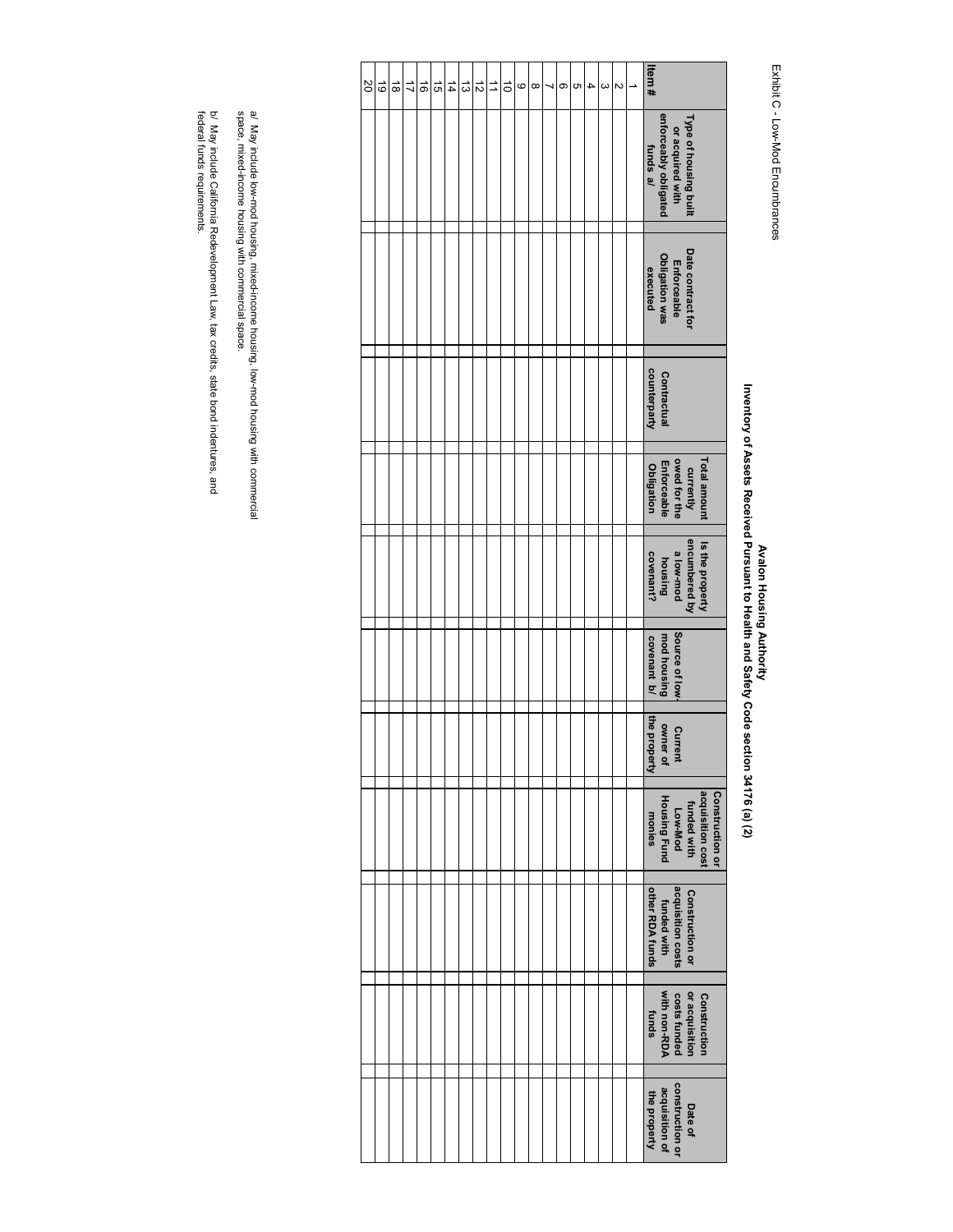Exhibit D - Loans/Grants Receivables Exhibit D - Loans/Grants Receivables

# Avalon Housing Authority<br>Inventory of Assets Received Pursuant to Health and Safety Code section 34176 (a) (2) **Inventory of Assets Received Pursuant to Health and Safety Code section 34176 (a) (2) Avalon Housing Authority**

| $\vec{0}$ | 6 | $\infty$ | တ | CΠ | 4 | ω | Z                                                                   |                                                                     | Item#            |                                                                                                                               |
|-----------|---|----------|---|----|---|---|---------------------------------------------------------------------|---------------------------------------------------------------------|------------------|-------------------------------------------------------------------------------------------------------------------------------|
|           |   |          |   |    |   |   | Loan                                                                | Loan                                                                | loan or a grant? | Mod Housing<br>Was the Low-<br><b>Fund amount</b><br>issued for a                                                             |
|           |   |          |   |    |   |   | \$120,000.00                                                        | \$95,000.00                                                         | loan or grant    | Amount of the                                                                                                                 |
|           |   |          |   |    |   |   | 0102/12/6                                                           | 0102/22/9                                                           | issued           | Date the loan<br>or grant was                                                                                                 |
|           |   |          |   |    |   |   | Auroura Brannock                                                    | Jeannine L. Pederson                                                | grant was issued | Person or entity to<br>whom the loan or                                                                                       |
|           |   |          |   |    |   |   | Assistance<br>Down Payment<br>Homebuyer                             | Assistance<br>Homebuyer<br>Down Payment                             | granted          | which the funds<br>were loaned or<br>Purpose for                                                                              |
|           |   |          |   |    |   |   | ∕es                                                                 | Yes                                                                 |                  | purposes for which<br>the funds may be<br>used?<br>specifying the<br>requirements<br>contractual<br>Are <sub>1</sub><br>there |
|           |   |          |   |    |   |   | 0+02/12/6                                                           | 07272040                                                            | loan             | the funds are for a<br>Repayment date, if                                                                                     |
|           |   |          |   |    |   |   | 5% only in the<br>event of<br>default -<br>otherwise no<br>interest | otherwise no<br>5% only in the<br>event of<br>default -<br>interest | of loan          | Interest rate                                                                                                                 |
|           |   |          |   |    |   |   | \$120,000.00                                                        | \$95,000.00                                                         | loan balance     | outstanding<br>Current                                                                                                        |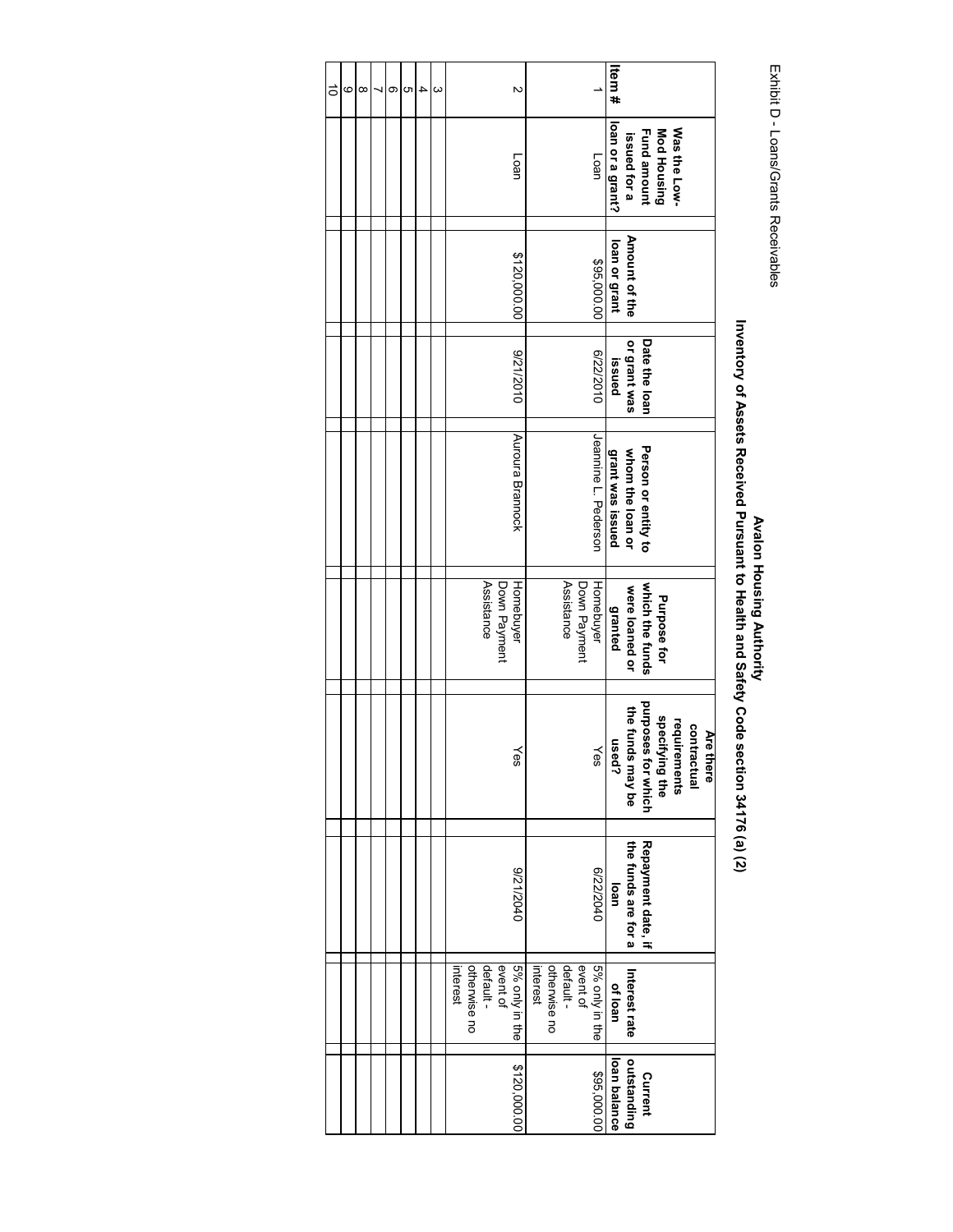| I<br>п |  |
|--------|--|
| I      |  |
| ì<br>t |  |

# Avalon Housing Authority<br>Inventory of Assets Received Pursuant to Health and Safety Code section 34176 (a) (2) **Inventory of Assets Received Pursuant to Health and Safety Code section 34176 (a) (2) Avalon Housing Authority**

|                      |                      | Type of property                |                          |                                    | <b>Entity to which</b><br>the collected | Purpose for                 |                                 | Is the property<br>encumbered<br>by a low-mod |                            |
|----------------------|----------------------|---------------------------------|--------------------------|------------------------------------|-----------------------------------------|-----------------------------|---------------------------------|-----------------------------------------------|----------------------------|
|                      |                      | with which they<br>payments are | Property                 | collects the<br><b>Entity that</b> | payments are<br>ultimately              |                             | payments are<br>which the       |                                               | Source of low-             |
| Type of payment a/   |                      | associated b/                   | owner                    | payments                           | remitted                                |                             | nsed                            | housing<br>covenant?                          | mod housing<br>covenant c/ |
| Ground Lease Payment |                      | Low-Mod Housing                 | Successol                | Successor                          | Successor                               | Maintain/                   |                                 | $NO^{\ast\ast\ast}$                           | n/a                        |
|                      |                      |                                 | Housing<br><b>Entity</b> | Housing Entity                     | Housing Entity                          | Operate Low-<br>Mod Housing |                                 |                                               |                            |
|                      | Ground Lease Payment | Low-Mod Housing                 | Successol                | Successor                          | Successor                               | Maintain/                   |                                 | Yes                                           | Ground Lease               |
|                      |                      |                                 | Housing<br><b>Entity</b> | <b>Housing Entity</b>              | Housing Entity                          | Operate Low-<br>Mod Housing |                                 |                                               |                            |
|                      | Ground Lease Payment | Low-Mod Housing                 | Successon                | Successor                          | Successor                               | Maintain/                   |                                 | γes                                           | Ground Lease               |
|                      |                      |                                 | Housing                  | <b>Housing Entity</b>              | Housing Entity                          | Operate Low-                |                                 |                                               |                            |
|                      |                      |                                 | <b>Entity</b>            |                                    |                                         | Mod Housing                 |                                 |                                               |                            |
|                      | Ground Lease Payment | Low-Mod Housing                 | Successo                 | Successor                          | Successor                               | Maintain/                   |                                 | No***                                         | ma                         |
|                      |                      |                                 | Housing<br>Entity        | Housing Entity                     | <b>Housing Entity</b>                   |                             | Operate Low-                    |                                               |                            |
|                      | <b>Rent</b>          | Low-Mod Housing                 | Successol                | Successor                          | Successor                               |                             | <b>Mod Housing</b><br>Maintain/ | ξ                                             | na                         |
|                      |                      |                                 | Housing                  | Housing Entity                     | <b>Housing Entity</b>                   |                             | Operate Low-                    |                                               |                            |
|                      |                      |                                 | <b>Entity</b>            |                                    |                                         | <b>Mod Housing</b>          |                                 |                                               |                            |
|                      | Ground Lease Payment | Low-Mod Housing                 | Housing                  | Housing                            | Housing                                 | <b>Administer</b>           |                                 | Yes                                           | <b>CRL</b>                 |
|                      | (M/L)                |                                 | Successor                | Successor Entity                   | Successor Entity                        | affordability               |                                 |                                               |                            |
|                      |                      |                                 | Entity                   |                                    |                                         |                             | covenants                       |                                               |                            |

\*\*\* Affordability covenant expired due to foreclosure and related termination of ground lease. \*\*\* Affordability covenant expired due to foreclosure and related termination of ground lease.

a/ May include revenues from rents, operation of properties, residual receipt payments from developers, conditional grant repayments, costs savings and proceeds from refinancing, and<br>principal and interest payments from ho a/ May include revenues from rents, operation of properties, residual receipt payments from developers, conditional grant repayments, costs savings and proceeds from refinancing, and principal and interest payments from homebuyers subject to enforceable income limits.

b/ May include low-mod housing, mixed-income housing, low-mod housing with commercial space, mixed-income housing with commercial space. b/ May include low-mod housing, mixed-income housing, low-mod housing with commercial space, mixed-income housing with commercial space.

c/ May include California Redevelopment Law, tax credits, state bond indentures, and federal funds requirements. c/ May include California Redevelopment Law, tax credits, state bond indentures, and federal funds requirements.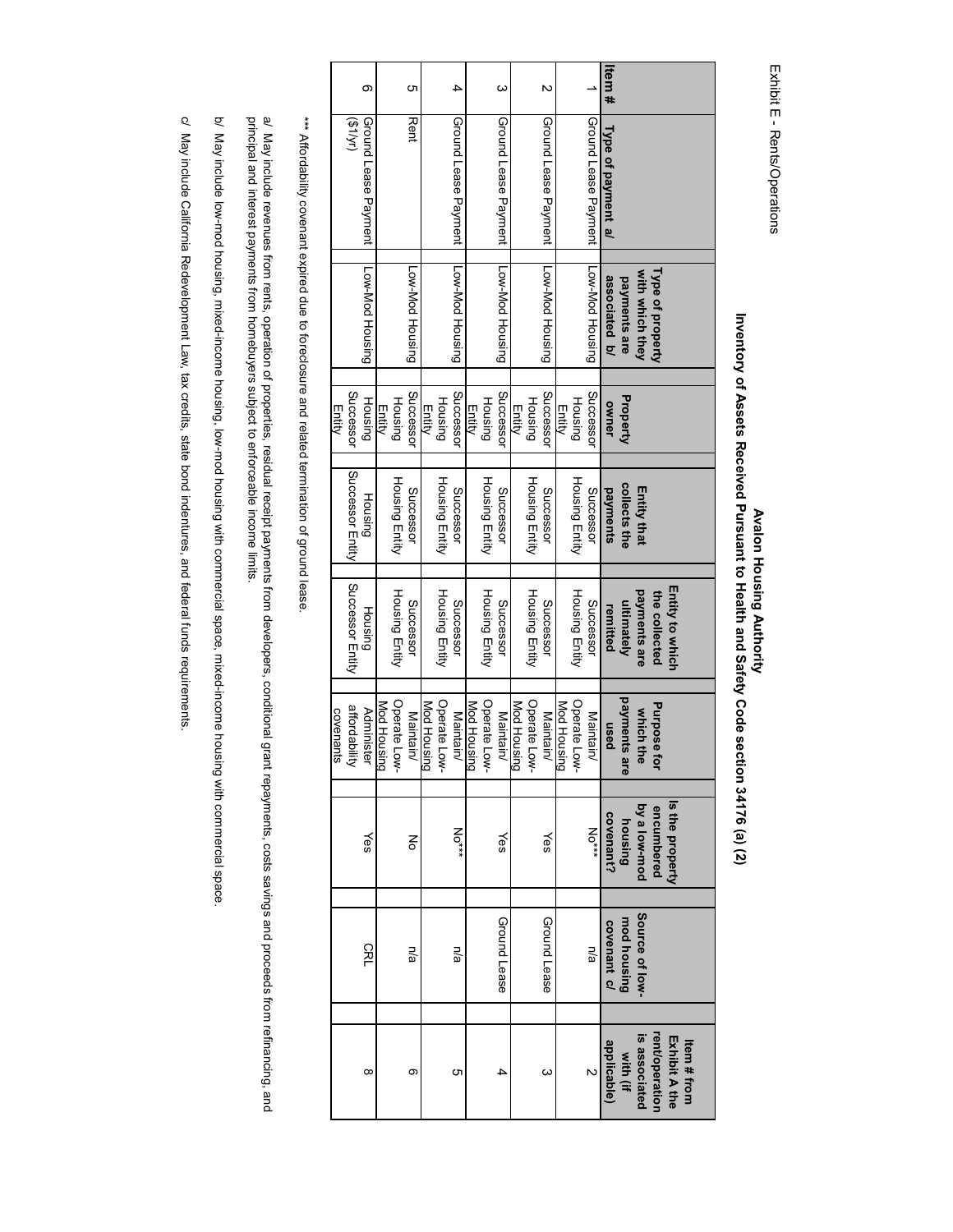Exhibit F - Rents Exhibit F - Rents

## Avalon Housing Authority<br>Inventory of Assets Received Pursuant to Health and Safety Code section 34176 (a) (2) **Inventory of Assets Received Pursuant to Health and Safety Code section 34176 (a) (2) Avalon Housing Authority**

|           |                     | ග                    |                    |                | c                |             |                | 4                    |             |                | ω                    |             |                | N                    |             |                |                      | tem#               |                            |                    |                  |                                   |  |
|-----------|---------------------|----------------------|--------------------|----------------|------------------|-------------|----------------|----------------------|-------------|----------------|----------------------|-------------|----------------|----------------------|-------------|----------------|----------------------|--------------------|----------------------------|--------------------|------------------|-----------------------------------|--|
|           | (M/1\$)             | Ground Lease Payment |                    |                | <b>Rent</b>      |             |                | Ground Lease Payment |             |                | Ground Lease Payment |             |                | Ground Lease Payment |             |                | Ground Lease Payment | Type of payment a/ |                            |                    |                  |                                   |  |
|           |                     | Low-Mod Housing      |                    |                | Low-Mod Housing  |             |                | Low-Mod Housing      |             |                | Low-Mod Housing      |             |                | Low-Mod Housing      |             |                | Low-Mod Housing      | associated b/      | payments are               | with which the     | Type of property |                                   |  |
| Entity    | Successol           | Housing              | Entity             | Housing        | Successon        | Entity      | Housing        | <b>Successon</b>     | Entity      | Housing        | Successon            | Entity      | <b>Housing</b> | Successon            | Entity      | Housing        | Successo             | owner              | Property                   |                    |                  |                                   |  |
| Entity    | Successor           | Housing              |                    | Housing Entity | <b>Successor</b> |             | Housing Entity | Successor            |             | Housing Entity | Successor            |             | Housing Entity | Successor            |             | Housing Entity | Successor            | payments           | collects the               | <b>Entity that</b> |                  |                                   |  |
|           | Successor<br>Entity | Housing              |                    | Housing Entity | Successor        |             | Housing Entity | Successor            |             | Housing Entity | Successor            |             | Housing Entity | Successor            |             | Housing Entity | Successor            | remitted           | ultimately                 | payments are       | the collected    | Entity to which                   |  |
| covenants | affordability       | Administer           | <b>Mod Housing</b> | Operate Low-   | Maintain/        | Mod Housing | Operate Low-   | <b>Maintain/</b>     | Mod Housing | Operate Low-   | <b>Maintain/</b>     | Mod Housing | Operate Low-   | <b>Maintain/</b>     | Mod Housing | Operate Low-   | Maintain/            | used               | payments are               | which the          | Purpose for      |                                   |  |
|           |                     | Yes                  |                    |                | ξ                |             |                | $NO^*$               |             |                | Yes                  |             |                | ≻es                  |             |                | No***                | covenant?          | housing                    | by a low-mod       | encumbered       | Is the property                   |  |
|           |                     | CRL                  |                    |                | ma               |             |                | n/a                  |             |                | Ground Lease         |             |                | Ground Lease         |             |                | n/a                  |                    | mod housing<br>covenant c/ | Source of low      |                  |                                   |  |
|           |                     | $\infty$             |                    |                | $\circ$          |             |                | ຕ                    |             |                |                      |             |                | ω                    |             |                |                      | applicable)        | with (if                   | is associated      |                  | ltem # from<br>Exhibit A the rent |  |

\*\*\* Affordability covenant expired due to foreclosure and related termination of ground lease. \*\*\* Affordability covenant expired due to foreclosure and related termination of ground lease.

a/ May include rents or home loan payments. a/ May include rents or home loan payments.

b/ May include low-mod housing, mixed-income housing, low-mod housing with commercial space, mixed-income housing with commercial space. b/ May include low-mod housing, mixed-income housing, low-mod housing with commercial space, mixed-income housing with commercial space.

c/ May include California Redevelopment Law, tax credits, state bond indentures, and federal funds requirements. c/ May include California Redevelopment Law, tax credits, state bond indentures, and federal funds requirements.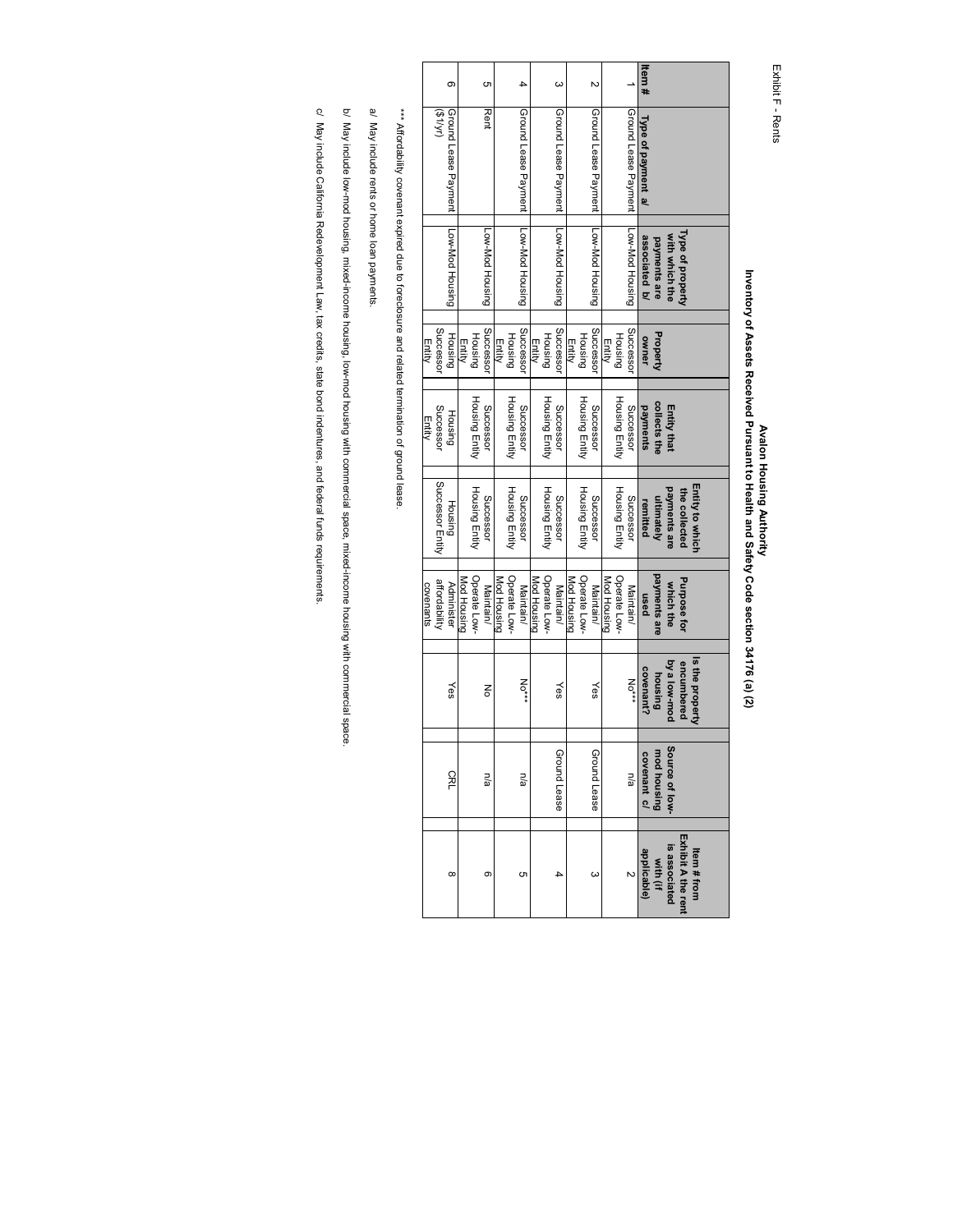Exhibit G - Deferrals Exhibit G - Deferrals

## Avalon Housing Authority<br>Inventory of Assets Received Pursuant to Health and Safety Code section 34176 (a) (2) **Inventory of Assets Received Pursuant to Health and Safety Code section 34176 (a) (2) Avalon Housing Authority**

| Item#     | Purpose for which<br>funds were deferred                 | were deferred<br>Fiscal year in<br>which funds | Amount<br>deferred | to be repaid<br>Interest rate<br>funds were<br>at which | amount owed<br><b>Current</b> | Date upon which<br>funds were to be<br>repaid |
|-----------|----------------------------------------------------------|------------------------------------------------|--------------------|---------------------------------------------------------|-------------------------------|-----------------------------------------------|
|           | <b>SERAF payment</b><br>pursuant to HSC<br>33334.2(k)(1) | 2009-10                                        | \$1,000,000        | <b>D%</b>                                               | \$1,000,000                   | 6/30/2015                                     |
| Z         |                                                          |                                                |                    |                                                         |                               |                                               |
| ω         |                                                          |                                                |                    |                                                         |                               |                                               |
| 4         |                                                          |                                                |                    |                                                         |                               |                                               |
| c         |                                                          |                                                |                    |                                                         |                               |                                               |
| ၜ         |                                                          |                                                |                    |                                                         |                               |                                               |
| 1         |                                                          |                                                |                    |                                                         |                               |                                               |
| $\infty$  |                                                          |                                                |                    |                                                         |                               |                                               |
| 6         |                                                          |                                                |                    |                                                         |                               |                                               |
| $\vec{0}$ |                                                          |                                                |                    |                                                         |                               |                                               |
| ⇉         |                                                          |                                                |                    |                                                         |                               |                                               |
| $\vec{z}$ |                                                          |                                                |                    |                                                         |                               |                                               |
| 14<br>ದ   |                                                          |                                                |                    |                                                         |                               |                                               |
| <u>ີ</u>  |                                                          |                                                |                    |                                                         |                               |                                               |
| $\vec{e}$ |                                                          |                                                |                    |                                                         |                               |                                               |
| $\vec{r}$ |                                                          |                                                |                    |                                                         |                               |                                               |
| $\vec{0}$ |                                                          |                                                |                    |                                                         |                               |                                               |
| $\vec{0}$ |                                                          |                                                |                    |                                                         |                               |                                               |
| 20        |                                                          |                                                |                    |                                                         |                               |                                               |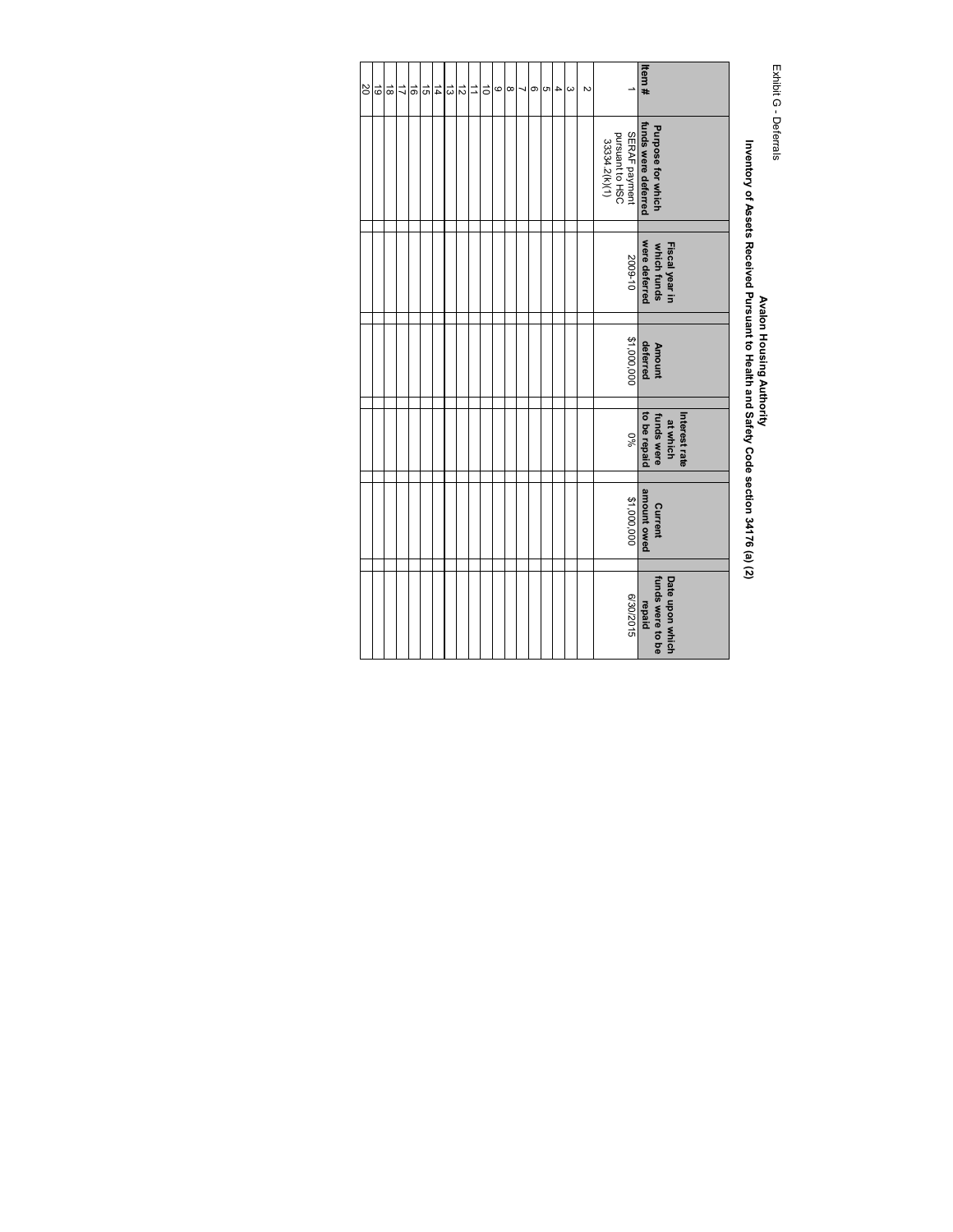### APPENDIX 3 – HOUSING ASSET FUND EXPENDITURE REQUIREMENTS

|                                                                                                     |                                                                                    | <b>Housing Asset Fund Expenditure Requirements</b><br>Health and Safety Code Section 34176.1                                                                                                                                                                                                                                                                                                                                                                                                                                                                                                                                                                                                         |
|-----------------------------------------------------------------------------------------------------|------------------------------------------------------------------------------------|------------------------------------------------------------------------------------------------------------------------------------------------------------------------------------------------------------------------------------------------------------------------------------------------------------------------------------------------------------------------------------------------------------------------------------------------------------------------------------------------------------------------------------------------------------------------------------------------------------------------------------------------------------------------------------------------------|
| <b>Expense</b><br>Category                                                                          | Limits                                                                             | <b>Allowable Uses</b>                                                                                                                                                                                                                                                                                                                                                                                                                                                                                                                                                                                                                                                                                |
| <b>Administration</b><br>and<br><b>Compliance</b><br><b>Monitoring</b>                              | \$218,571<br>maximum for<br>FY 2020-21 in<br>Avalon (limit<br>varies each<br>year) | Administrative activities such as:<br>Professional services (consultant fees, auditor fees, etc.)<br>$\bullet$<br>Staff salaries, benefits, and overhead for time spent on<br>$\bullet$<br>Housing Successor administration<br>Compliance monitoring to ensure compliance with affordable<br>$\bullet$<br>housing and loan agreements<br>Property maintenance at<br>Housing<br>Successor-owned<br>properties<br>Capped at \$200,000 adjusted annually for inflation or 5% of the                                                                                                                                                                                                                     |
|                                                                                                     |                                                                                    | statutory value of real property owned by the housing successor<br>and the value of loans and grants receivable from the HAT<br>("Portfolio"), whichever is greater.                                                                                                                                                                                                                                                                                                                                                                                                                                                                                                                                 |
| <b>Homeless</b><br><b>Prevention</b><br>and<br><b>Rapid</b><br><b>Rehousing</b><br><b>Solutions</b> | \$250,000<br>maximum per<br>fiscal year                                            | Services for individuals and families who are homeless or would be<br>homeless but for this assistance, including:<br>Contributions toward the construction of local or regional<br>homeless shelters<br>Housing relocation and stabilization services including<br>$\bullet$<br>housing search, mediation, or outreach to property owners<br>Short-term or medium-term rental assistance<br>Security or utility deposits<br>$\bullet$<br>Utility payments<br>$\bullet$<br>Moving cost assistance<br>$\bullet$<br>Credit repair<br>$\bullet$<br>Case management<br>$\bullet$<br>Other appropriate activities for homelessness prevention and<br>rapid rehousing of persons who have become homeless. |
| <b>Affordable</b><br><b>Housing</b><br><b>Development</b>                                           | No spending<br>limit, but must<br>comply with<br>income and<br>age targets         | "Development" includes:<br>New construction<br>$\bullet$<br>Acquisition and rehabilitation<br>$\bullet$<br>Substantial rehabilitation<br>Acquisition of long-term affordability covenants on multifamily<br>units<br>Preservation of at-risk units whose affordable rent restrictions<br>$\bullet$<br>would otherwise expire over the next five years                                                                                                                                                                                                                                                                                                                                                |